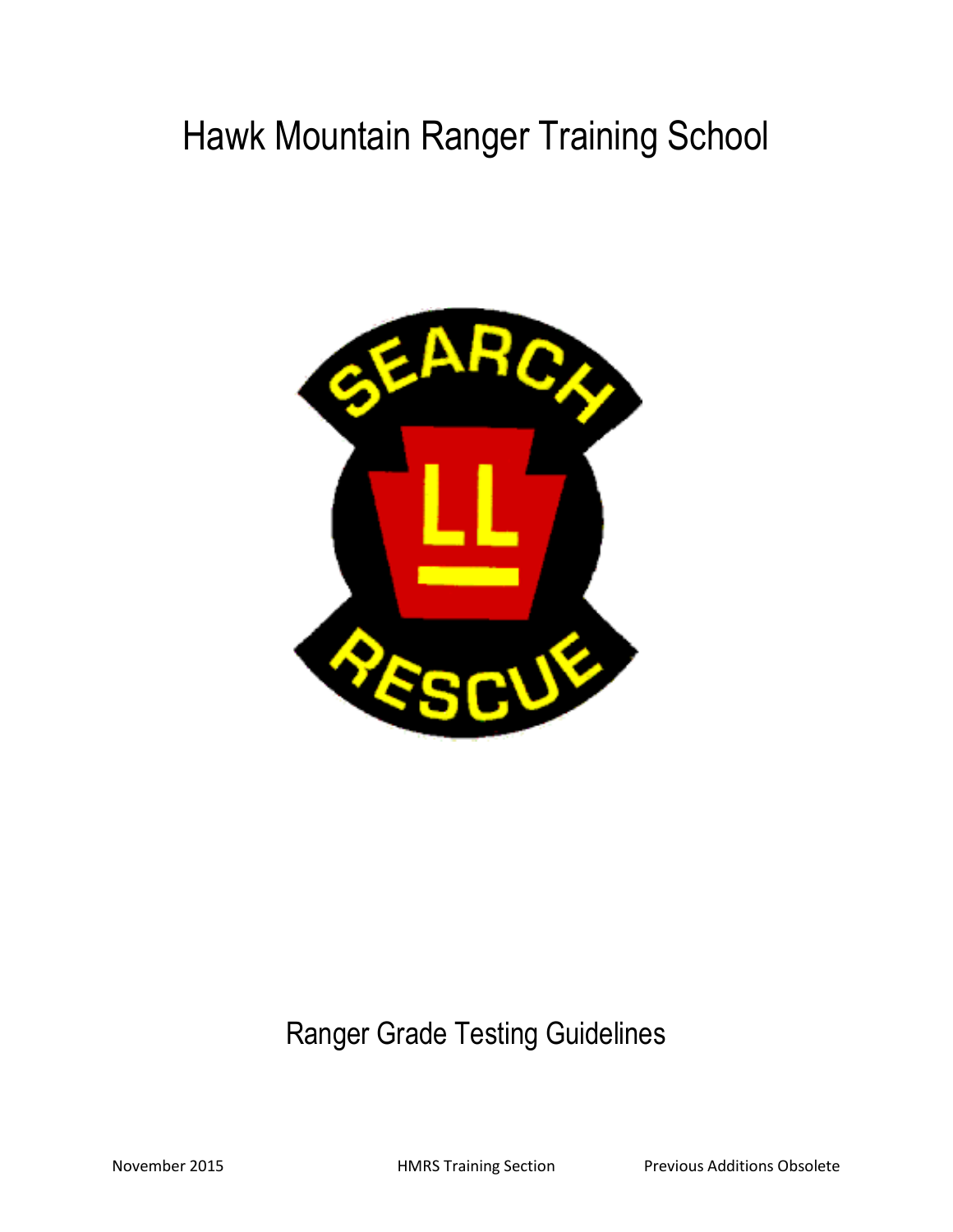### Introduction

The purpose of this regulation is to standardize the testing process to ensure quality and integrity of the testing process. This regulation will outline the standards and conditions that Ranger Grade testing be conducted. This regulation will also outline pass and fail criteria. The Expert Ranger testing standards have been omitted from this regulation due to the need for confidentiality and the existence of a standard that predates this regulation.

This regulation will be made public and shall be handed out at Hawk Mountain Ranger Training School and upon request at Ranger training events. This document will also be saved as a PDF file that can be downloaded from the Hawk Mountain Ranger School website.

This regulation is to be the testing standard and all previous practices of testing outside of this standard will no longer be acceptable.

Any task that has an O-#### or P-#### is a current GTM & UDF tasking number. The Ground and Urban Direction Finding task manual should be referenced to perform these tests. To ensure that tests are conducted to standard there should be no deviation from this manual for the testing of the associated tasks. If a member has completed the associated Ground Team Member skill level then the fully qualified box should be checked and signed. No other testing of the skills in that section is needed. However, if the member does not have a qualification completed the entirety of the section must be tested for skill validation and competency regardless of any previously completed tasks.

This testing manual should be referenced prior to each test and should be referenced throughout the test to ensure that all of the testing areas are covered and no pass or fail criteria are missed. At any point the examiner determines the test is a failed the entirety of the test must be repeated no sooner than 24 hours later.

Sanctioned Ranger Program Activities are defined as any activity that is advertised as a Ranger Training Event that is approved by the Wing Ranger Officer. Home unit FTXs, even if the unit is a Ranger Squadron, do not count toward this requirement.

In keeping with Ranger standards, each Ranger task must be evaluated by a Ranger of higher Ranger grade. (example – A Ranger Second Class may evaluate a Ranger Third Class)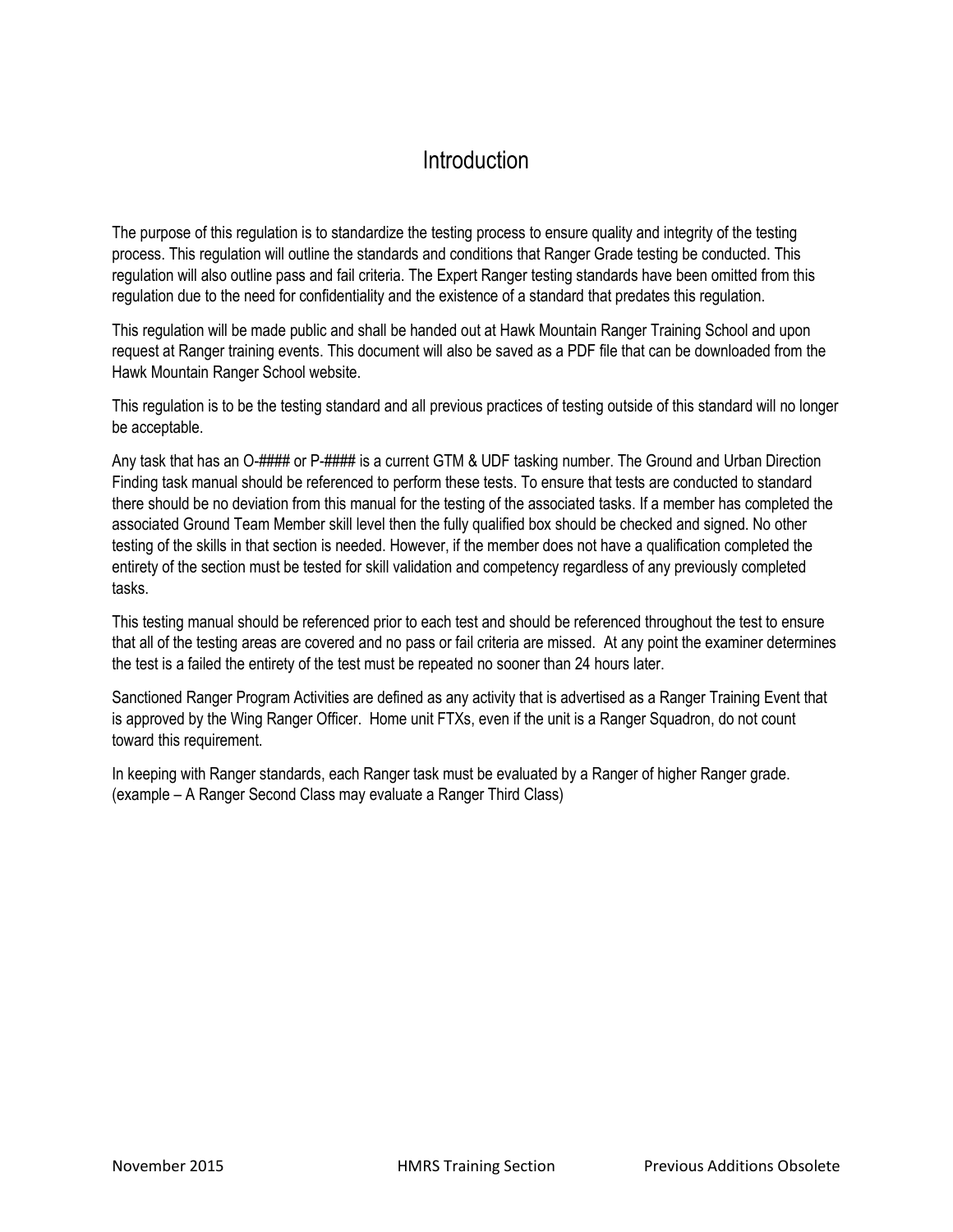### Physical Fitness Standards

Physical fitness is an essential part of being on a ground search and rescue team. Each area of testing evaluates the endurance of a team member to be able to perform duties. These are just minimum standards and should not be looked at as the only standard. At any point that it is determined that the Ranger fails a task. Then entirety of the task be repeated. It is suggested that the entire PT section be completed as a single event.

Physical fitness is paramount in being able to do that. As such each member will participate in a physical fitness test and must score a passing score in all categories. The test will be graded on a sliding scale as described below:

#### **Push Ups in 2 Minutes**

| Male Rep | Female Rep | Points |
|----------|------------|--------|
| 51       | 34         | 50     |
| 50       | 33         | 49     |
| 49       | 32         | 48     |
| 48       | 31         | 46     |
| 47       | 30         | 45     |
| 46       | 29         | 43     |
| 45       | 28         | 42     |
| 44       | 27         | 41     |
| 43       | 26         | 39     |
| 42       | 25         | 38     |
| 41       | 24         | 37     |
| 40       | 23         | 35     |
| 39       | 22         | 34     |
| 38       | 21         | 32     |
| 36       | 20         | 31     |
| 35       | 19         | 30     |

#### **Sit Ups in 2 Minutes** Repetitions | Points 54 50 53 49 52 47 51 46 50 44 49 42 48 41 47 39 46 38 45 36 44 34 43 33 42 31 41 30

#### **1 Mile Run**

| Time | Points |
|------|--------|
| 6:10 | 50     |
| 6:20 | 49     |
| 6:30 | 48     |
| 6:40 | 46     |
| 6:50 | 45     |
| 7:00 | 43     |
| 7:10 | 42     |
| 7:20 | 41     |
| 7:30 | 39     |
| 7:40 | 38     |
| 7:50 | 37     |
| 8:00 | 35     |
| 8:10 | 34     |
| 8:20 | 32     |
| 8:30 | 31     |
| 8:40 | 30     |

#### **Pull Ups**

| <b>Male Repetitions</b> | Female<br>Repetitions | Points |
|-------------------------|-----------------------|--------|
|                         |                       |        |
|                         |                       |        |
|                         |                       |        |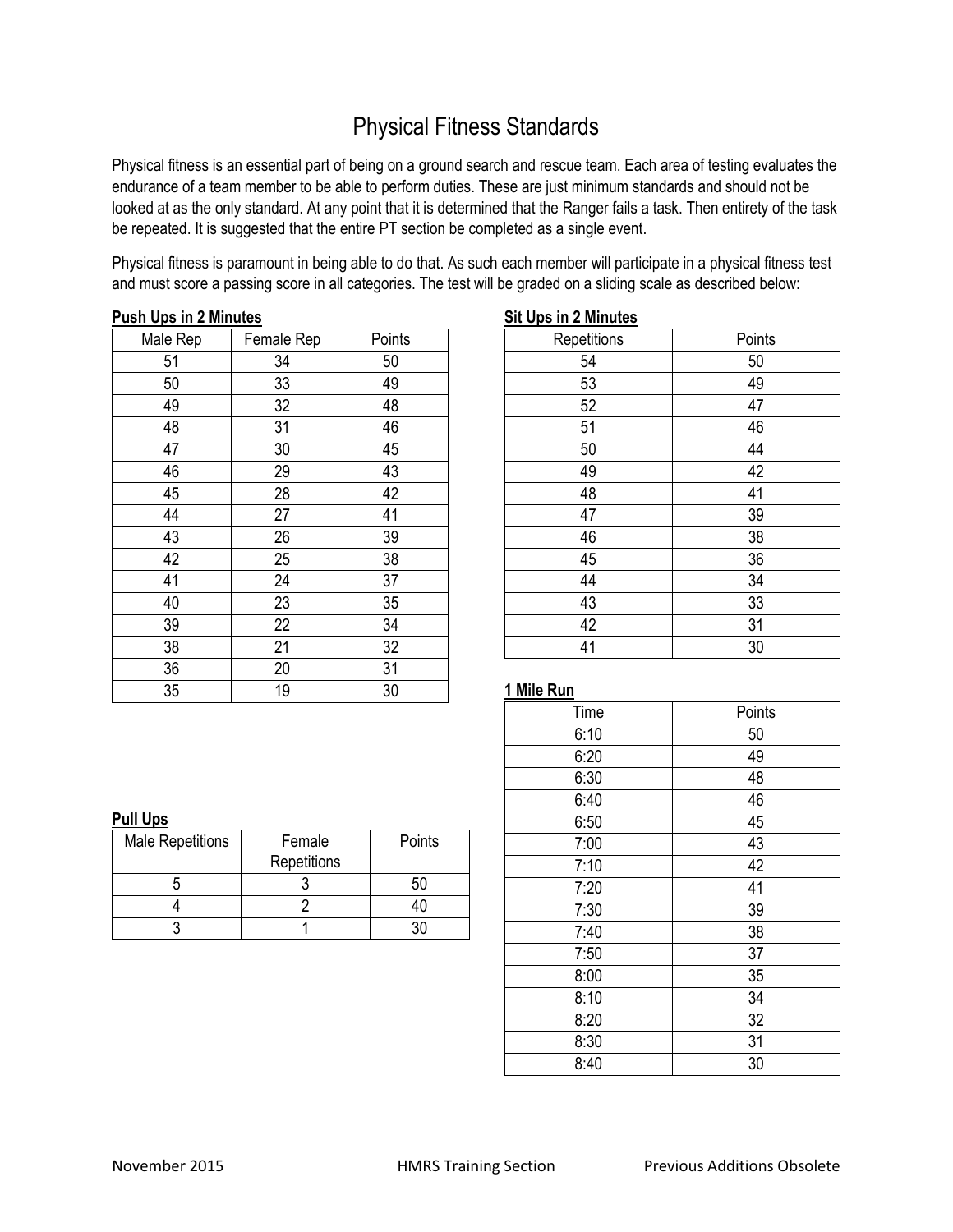**Push Up** – The push up will evaluate the Ranger on the endurance of the chest, shoulder and triceps muscles. On the command "get set" the Ranger will assume the front leaning rest position by placing his or her hands where they are comfortable. Your feet may be together or up to 12 inches apart. When viewed from the side the body should from a generally straight line from the Ranger's shoulders to his or her ankles. On the command "begin" the Ranger will begin the push up by bending his or her elbows and lowering their entire body as a single unit until the upper arms are parallel to the ground. The Ranger will then raise their body to the start position by raising their entire body until their arms are fully extended. The Ranger's body must remain rigid and in a generally straight line for the repetition to count. At the end of each repetition the scorer will count out loud the number of correctly completed repetitions. This is not a timed event, however, the Ranger must show continuous effort throughout the test. Any repetition that is

Repetitions will not count if:

- 1. Ranger does not return to the fully extended start position.
- 2. Ranger does not lower to a at least 90̊angle at the elbow.

Failure or Test Halting Criteria:

- 1. Hands or feet lose contact with the ground.
- 2. Rest period that last longer than 10 seconds
- 3. Dropping to the knees.
- 4. Failure to complete minimum number of repetitions in 2 minutes.

**Pull Up** - The pull up will evaluate the Ranger on the endurance of the shoulder, back, and bicep muscles. On the command "get set" the Ranger will mount the pull up bar and hang straight arm from the bar with hands facing away from the Ranger and spaced comfortably apart. On the command "begin" the Ranger will then pull themselves up so that the chin passes over the pull up bar. The Ranger will then begin to lower themselves down until the Ranger's arms are fully extended and have returned to the start position. Kicking to assist themselves is not a failure of the repetition but is discouraged. No assistance from other Rangers shall be allowed.

\*Chin ups, a pull up with hand facing toward the Ranger, will not be accepted\*

Failure or Test Halting Criteria:

- 1. Hands coming off the bar at any point during the test.
- 2. Rest Period that lasts longer than 10 seconds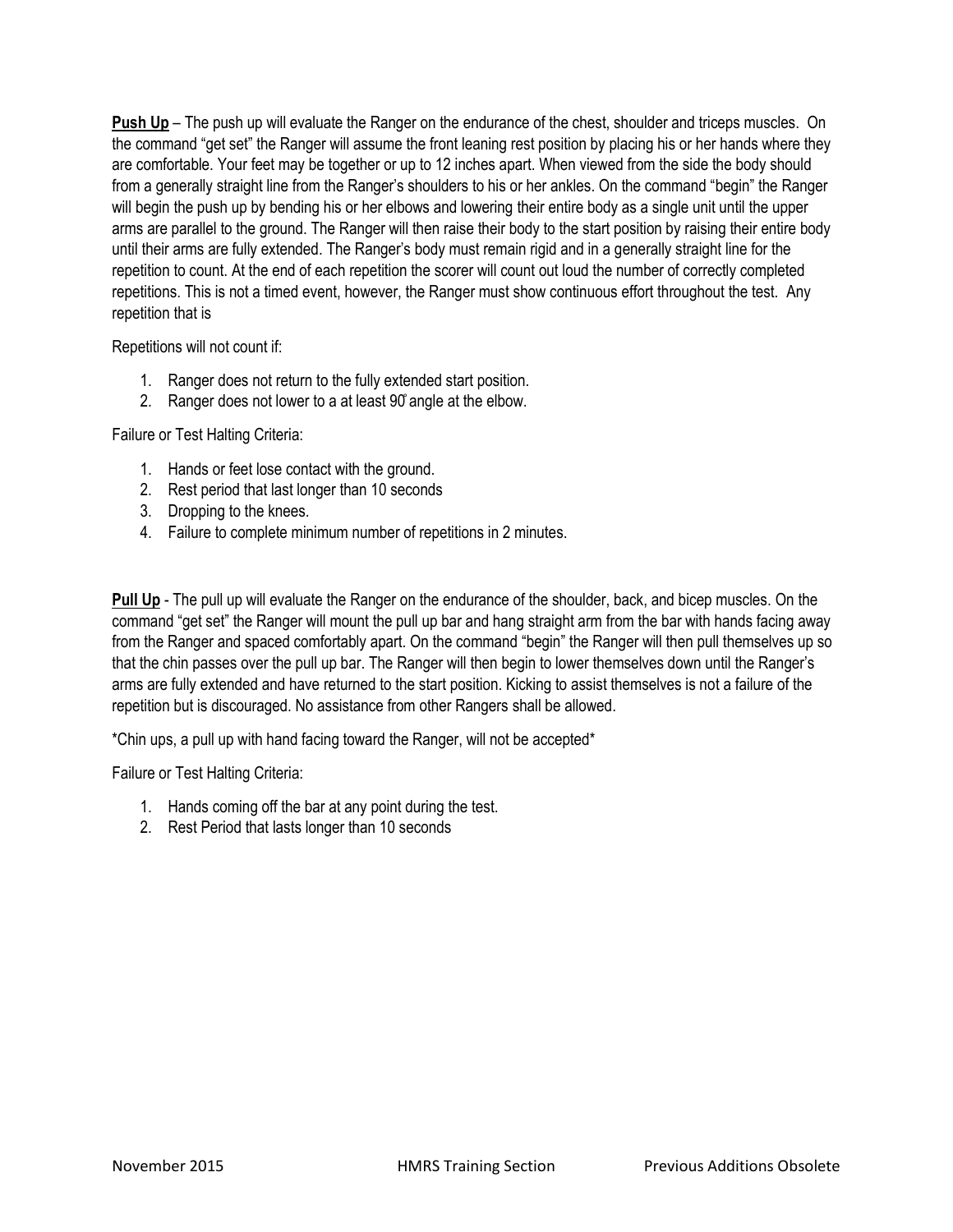**Sit Up** – The sit up will evaluate the Ranger on cardiovascular endurance as well as the endurance of the abdomen and hip flexor muscles. On the command "get set" the Ranger will assume the start position. The start position is back flat on the ground and hands interlocked behind the head or hand grasping the opposite shoulder. On the command "begin" the Ranger will use his or her abdominal muscles to sit up until his or her head crosses the vertical plane. The vertical plain is defined as the location of the buttocks contacting the ground. Once the Ranger is in the full up position, the Ranger will then return to the starting position. The point at which the Ranger reaches the start position

Repetitions will not count if:

- 1. The feet slide out beyond a 90<sup>°</sup> position.
- 2. Hands become loose or leave the shoulder.
- 3. Failure to meet or exceed the full up position.

Failure or Test Halting Criteria:

- 1. Failure to complete the required number of repetitions in 2 minutes.
- 2. Hands grab the knees or legs.
- 3. Rest period longer than 10 seconds

**The Run** – The run evaluates the Ranger's cardiovascular endurance. The grader will mark the run route and will brief the Ranger on any special instructions. If using a track the evaluator will ensure that the Ranger knows the number of laps needed to be completed. Upon the command "get set" the Ranger will assume a running stance. Upon the command "go" the Ranger will begin to run the determined length. Walking for short period does not constitute a failure, but is highly discouraged. Other Rangers may run with the member as a pacer, but at no time can the Ranger be pushed, pulled or dragged by the pacer.

Failure Criteria:

- 1. Walking for longer than 2 minutes.
- 2. Failure to complete in allotted time.
- 3. Failure to complete distance.
- 4. Receiving assistance from other Rangers.

**Senior Provision:** Seniors that have a medical condition that precludes a portion of a PT test must submit of omission of that specific task in writing with supporting documentation. Seniors over the age of 45 will receive an extra minute to complete the run portion of the exam for minimum time score only.

Physical fitness is just as important for senior members as it is for cadets due to the work and stresses of participating in search and rescue operations. Seniors that produce medical documentation that states they cannot run must complete a 3-mile hike with full 72-hour gear in less than 35 minutes.

**No other exemptions will be accepted or considered**. Cadets are not included in this provision and are required to be Physical Category 1.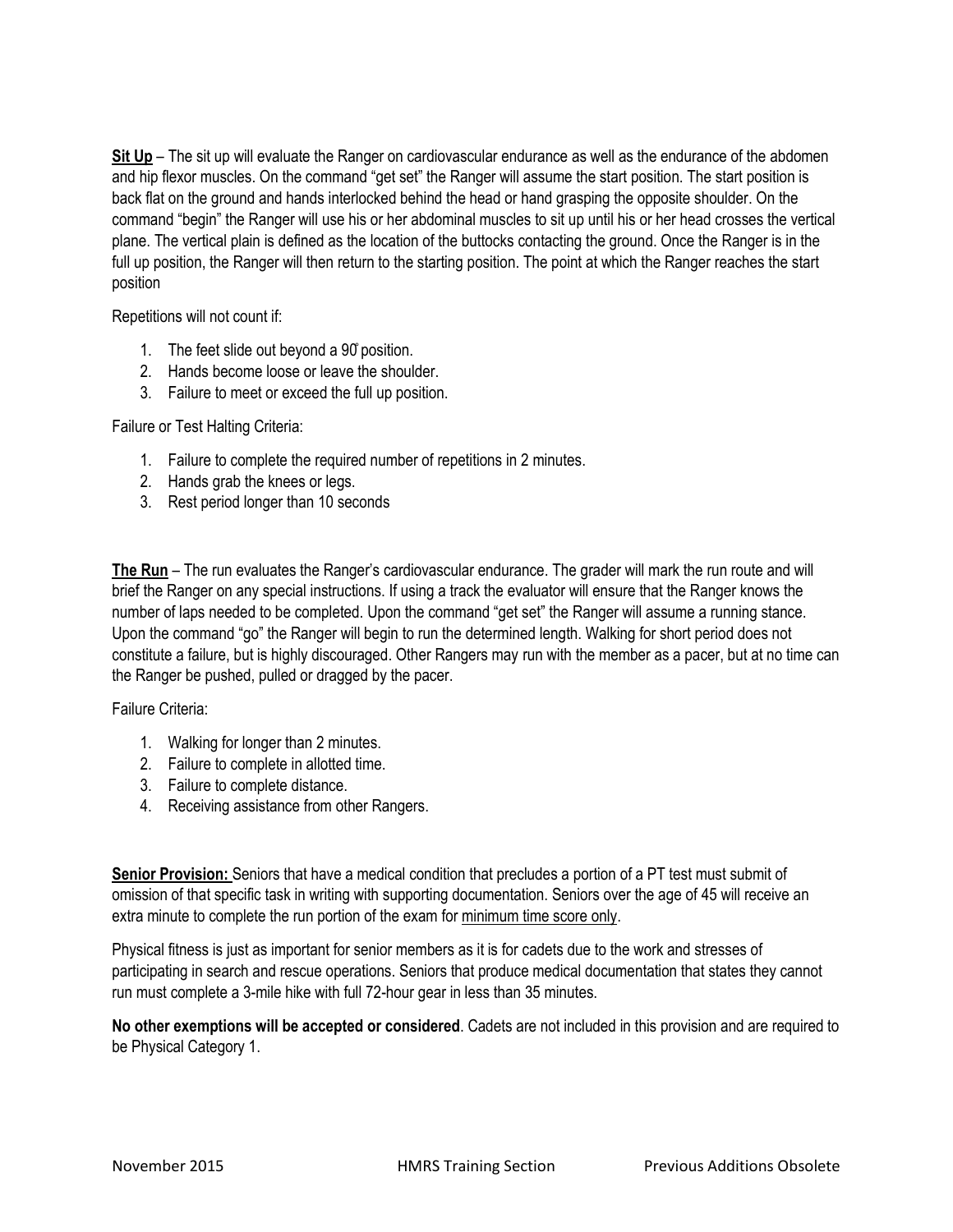### Ranger Third Class Tasks

Below are the task standards and description as well as the Pass & Fail criteria for each Ranger Third Class Task.

#### R – 001 Ranger Uniform Inspection

Members of a Ranger team are expected to display a professional appearance that instills an air of confidence. The proper wear of a CAP uniform and the maintaining of high standards a Ranger must begin each event or mission wearing a proper Ranger uniform. Ranger MUST pass 12 of 16 tasks to score an overall pass for this task.

Task Pass & Fail Criteria:

| Is the Ranger wearing proper head gear?                      | P | F |
|--------------------------------------------------------------|---|---|
| Hair within regulation standards.                            | P | F |
| (Male) Cleanly shaven or facial hair within standards.       | P | F |
| Blouse Properly pressed & starched`                          | P | F |
| Cadet or Senior Grade worn properly.                         | P | F |
| Name tape & CAP tape present and proper.                     | P | F |
| Ranger Grade and other devices worn properly.                | P | F |
| Wing & SAR patches worn properly.                            | P | F |
| Uniform belt present and worn properly.                      | P | F |
| 10. Pants Properly pressed and starched                      | P | F |
| 11. Pocket Knife present and in good condition               | P | F |
| 12. Pen, Pencil, and Small note book present and waterproof. | P | F |
| 13. CAP ID, 101 Card, CPR & First Aid Card present.          | P | F |
| 14. Boots properly bloused.                                  | P | F |
| 15. Boots highly polished.                                   | P | F |
| 16. Uniform is clean.                                        | P | F |
|                                                              |   |   |

#### R – 301 - Demonstrate the Square Knot

Given a piece of cord that the Ranger must provide the Ranger will correctly tie a square knot in the presence of the evaluator. The knot must be correctly tied and dressed.

Task Pass & Fail Criteria:

| 1. Did the Ranger correctly tie the Knot?   |  |
|---------------------------------------------|--|
| 2. Did the Ranger correctly dress the knot? |  |
| 3. Describe the use of the knot.            |  |

#### R – 302 – Demonstrate the Tautline Hitch

Given a piece of cord that the Ranger must provide the Ranger will correctly tie a tautline hitch in the presence of the evaluator. The knot must be correctly tied and dressed.

| 4. Did the Ranger correctly tie the Knot?   |                 |              |
|---------------------------------------------|-----------------|--------------|
| 5. Did the Ranger correctly dress the knot? |                 | $\mathbf{H}$ |
| 6. Describe the use of the knot.            | $P \rightarrow$ |              |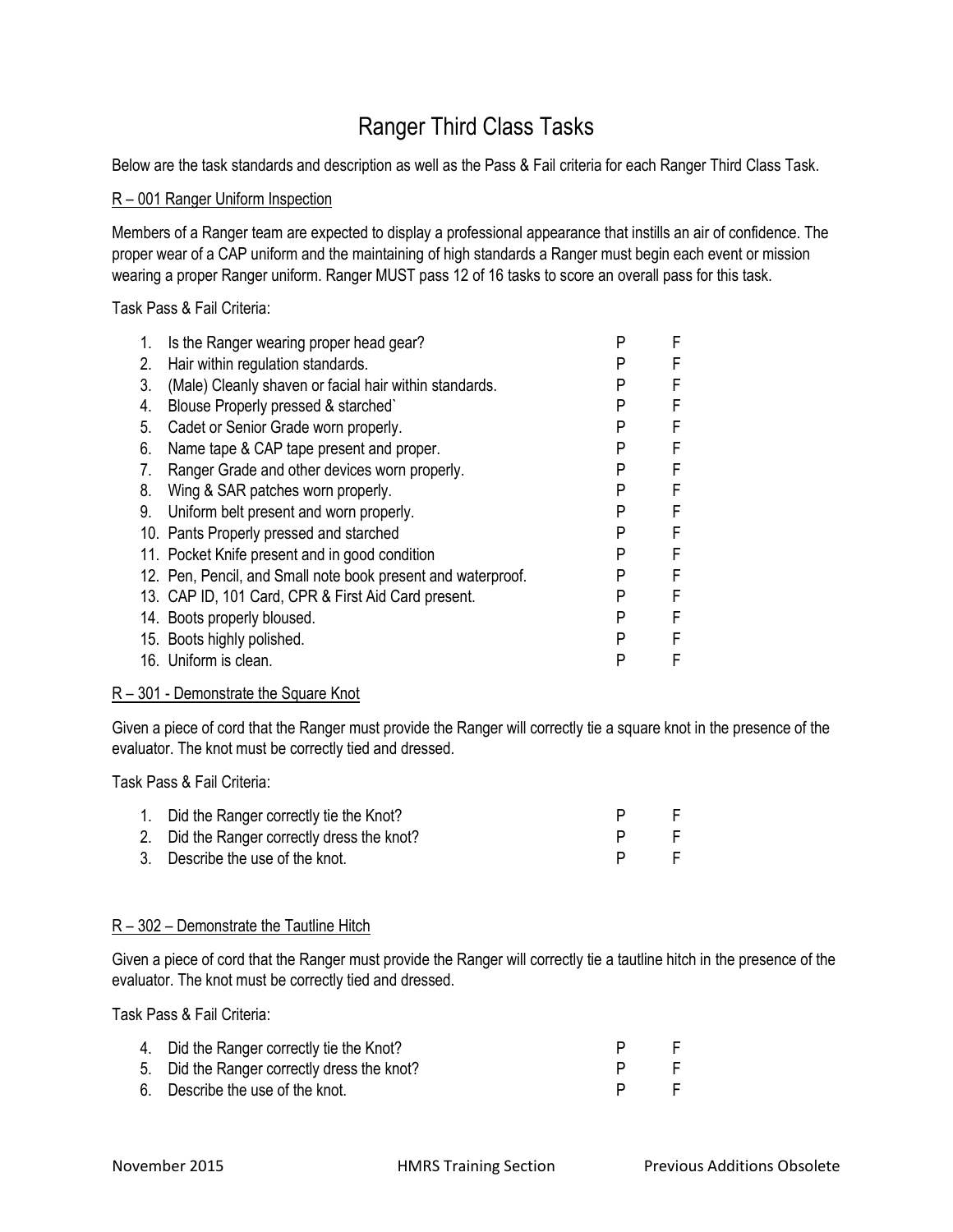#### R – 303 – Demonstrate Two Half Hitches

Given a piece of cord that the Ranger must provide the Ranger will correctly tie two half hitches in the presence of the evaluator. The knot must be correctly tied and dressed.

Task Pass & Fail Criteria:

| 1. Did the Ranger correctly tie the Knot?   |     |
|---------------------------------------------|-----|
| 2. Did the Ranger correctly dress the knot? | . E |
| 3. Describe the use of the knot.            | -F. |

#### R – 304 Complete a 2 Mile Hike with 24 Hour Gear

Physical endurance and the ability to travel distances carrying personal gear is a requirement of every Ranger. This task should be completed over terrain. A track or roadway will be accepted, however, the preferred method is 2 miles via trails over terrain. The testing of this task will begin with a 24 hour gear lay out. This is to ensure proper gear, food, water, and required safety gear is present and the Ranger is wearing proper weight. The gear inspection will be checked in accordance with the Ranger Required Equipment list. (Attachment A)

Task Pass & Fail Criteria:

| 1. Does the Ranger possess proper 24 hour Gear?        |          |
|--------------------------------------------------------|----------|
| 2. Does the Ranger have proper safety gear?            | ь.       |
| 3. Does the Ranger have water that was filled prior?   | <u>ь</u> |
| 4. Complete 2 Mile hike with limited breaks. (< 5 min) | $\vdash$ |
|                                                        |          |

#### R – 305 Equipment Safety and Accountability

This task should be competed along with  $R - 304$ . This task evaluates the Ranger's ability to maintain accountability of their own personal equipment as well as proper wear of safety gear.

| 1. Does the Ranger leave or lose any gear on the hike? |  |
|--------------------------------------------------------|--|
| 2. Does the Ranger properly wear safety gear?          |  |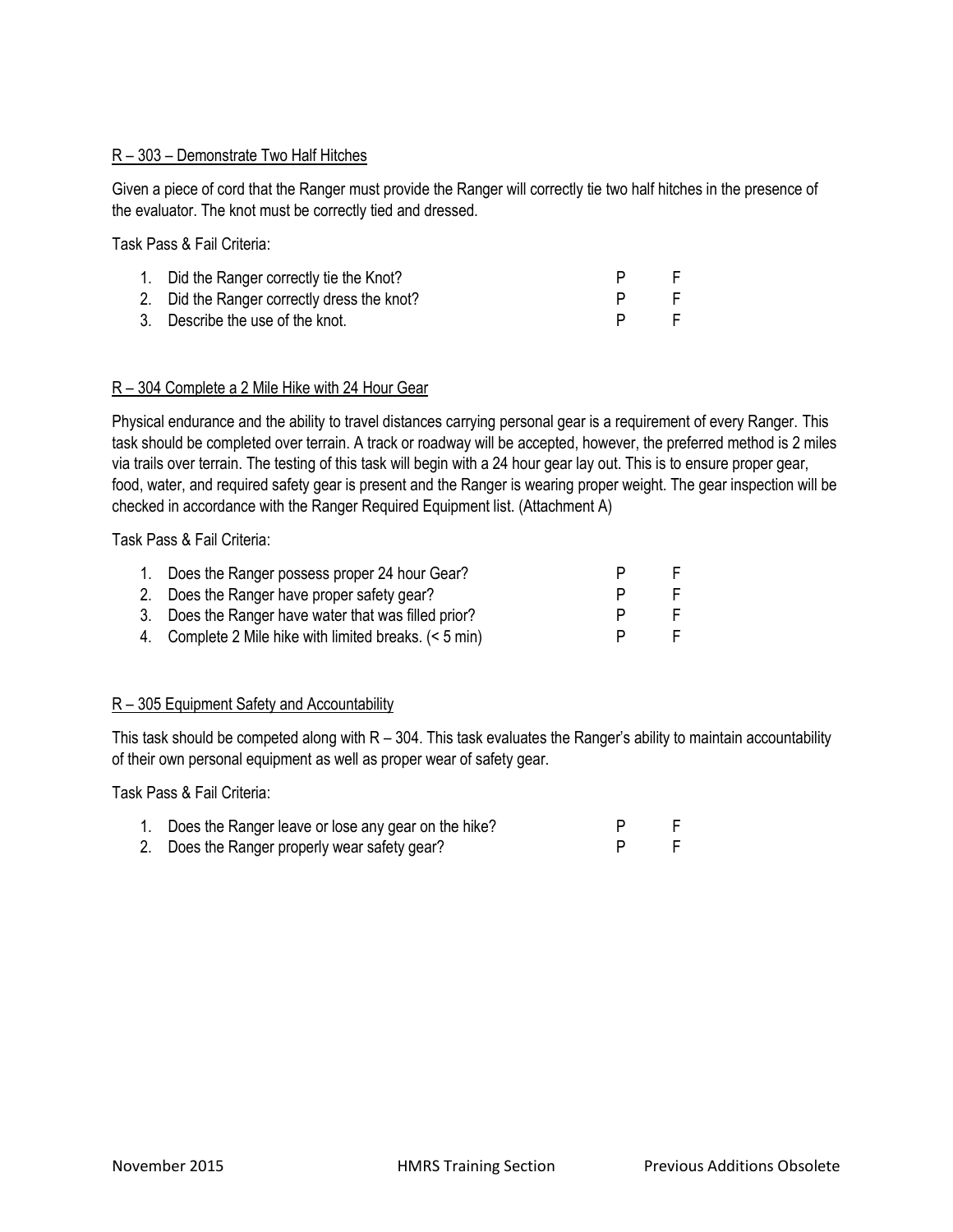### Ranger Second Class Tasks

Below are the task standards and description as well as the Pass & Fail criteria for each Ranger Second Class Task.

#### R – 201 Demonstrate Safe Use of a Folding Knife

This task will evaluate the Ranger's ability and knowledge of the above named cutting tool. The Ranger must be able to correctly identify the parts, use, and care of the cutting tool. The Ranger must have the tool in hand for this evaluation.

Task Pass & Fail Criteria:

| 1. | Does the Ranger properly identify all parts?               |  |
|----|------------------------------------------------------------|--|
|    | 2. Does the Ranger demonstrate proper passing Techniques?  |  |
|    | 3. Does the Ranger properly describe the use of the tool?  |  |
|    | 4. Does the Ranger properly describe the card of the tool? |  |

#### R – 202 Demonstrate Safe Use of a Hatchet or Axe

This task will evaluate the Ranger's ability and knowledge of the above named cutting tool. The Ranger must be able to correctly identify the parts, use, and care of the cutting tool. The Ranger must have the tool in hand for this evaluation.

Task Pass & Fail Criteria:

| 1. | Does the Ranger properly identify all parts?               |  |
|----|------------------------------------------------------------|--|
|    | 2. Does the Ranger demonstrate proper passing Techniques?  |  |
|    | 3. Does the Ranger properly describe the use of the tool?  |  |
|    | 4. Does the Ranger properly describe the card of the tool? |  |
|    | 5. Does the Ranger safely cut a limb of fell a small tree? |  |

#### R – 203 Demonstrate Safe Use of a Sheath Knife

This task will evaluate the Ranger's ability and knowledge of the above named cutting tool. The Ranger must be able to correctly identify the parts, use, and care of the cutting tool. The Ranger must have the tool in hand for this evaluation.

| 1. Does the Ranger properly identify all parts?            |  |
|------------------------------------------------------------|--|
| 2. Does the Ranger demonstrate proper passing Techniques?  |  |
| 3. Does the Ranger properly describe the use of the tool?  |  |
| 4. Does the Ranger properly describe the card of the tool? |  |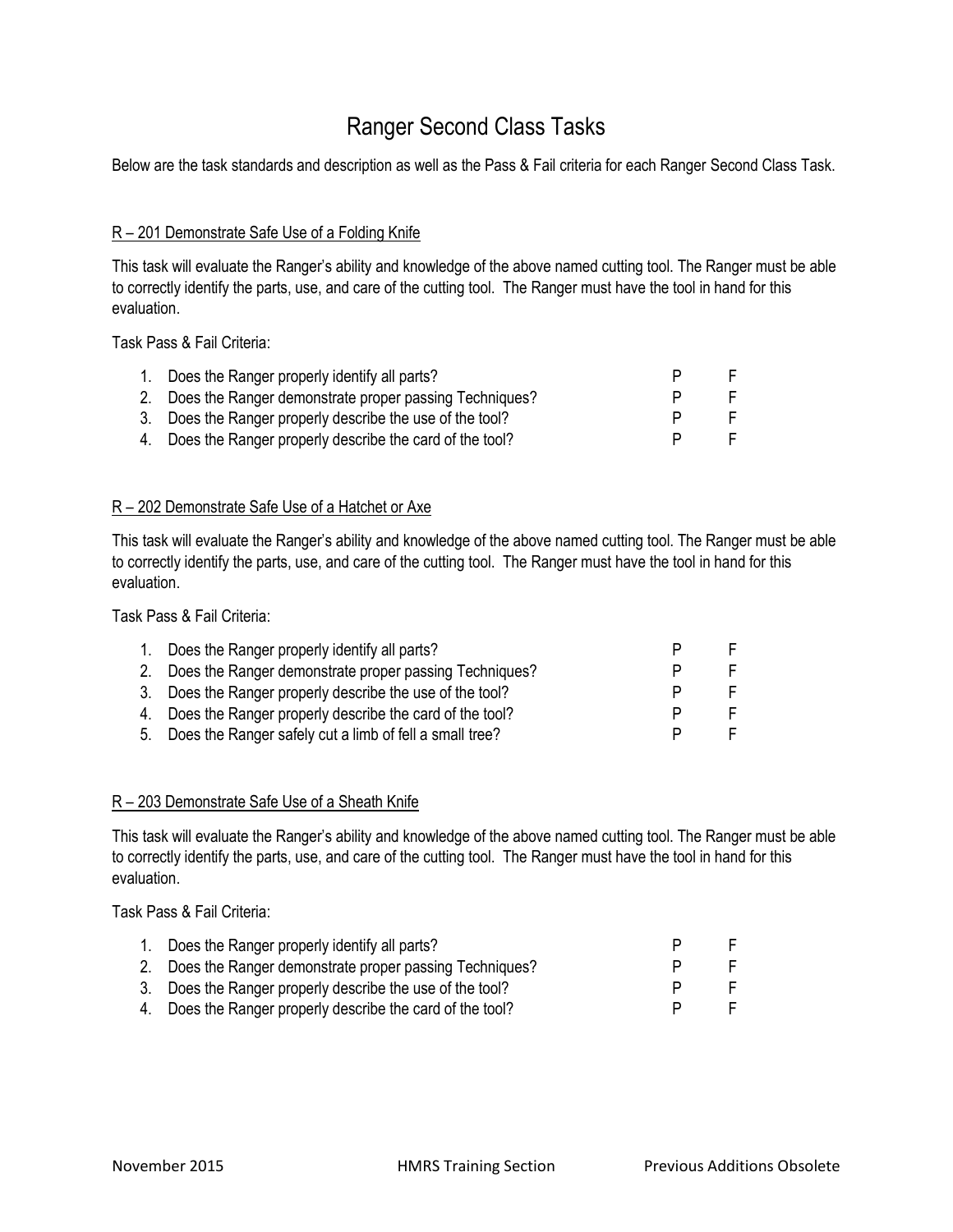#### R – 204 Demonstrate Safe Use of a Machete

This task will evaluate the Ranger's ability and knowledge of the above named cutting tool. The Ranger must be able to correctly identify the parts, use, and care of the cutting tool. The Ranger must have the tool in hand for this evaluation.

Task Pass & Fail Criteria:

| Does the Ranger properly identify all parts?               |   |   |
|------------------------------------------------------------|---|---|
| 2. Does the Ranger demonstrate proper passing Techniques?  |   |   |
| 3. Does the Ranger properly describe the use of the tool?  |   | F |
| 4. Does the Ranger properly describe the card of the tool? | Ρ | F |
| 5. Does the Ranger Safely Clear a small area of brush?     |   | F |

#### R – 205 Build a Safe Personal Fire

Using locally gather firewood only, two matches, and a small knife the Ranger must build a small personal fire that would be used to cook a meal. There is no time limit during a Ranger Second Class testing. However, it is highly encouraged that the Ranger practice using the Ranger First Class 15 minute time limit. No assistance from other Rangers is permissible. No accelerants are to be used.

Task Pass & Fail Criteria:

| 1. Did not use any paper or other accelerant. |  |
|-----------------------------------------------|--|
| 2. Only used two matches.                     |  |
| 3. Fire was built in a safe location.         |  |
| 4. No outside assistance was given.           |  |

#### R – 206 Extinguish a Small Personal Fire

This task should be done in conjunction with R-205. Given a single canteen of water the Ranger must fully and safely extinguish his or her personal fire and naturalized the area.

| 1. Did the Ranger have water?         |  |
|---------------------------------------|--|
| 2. Was safety gear worn?              |  |
| 3. Was the fire fully extinguished?   |  |
| 4. Was the area properly naturalized? |  |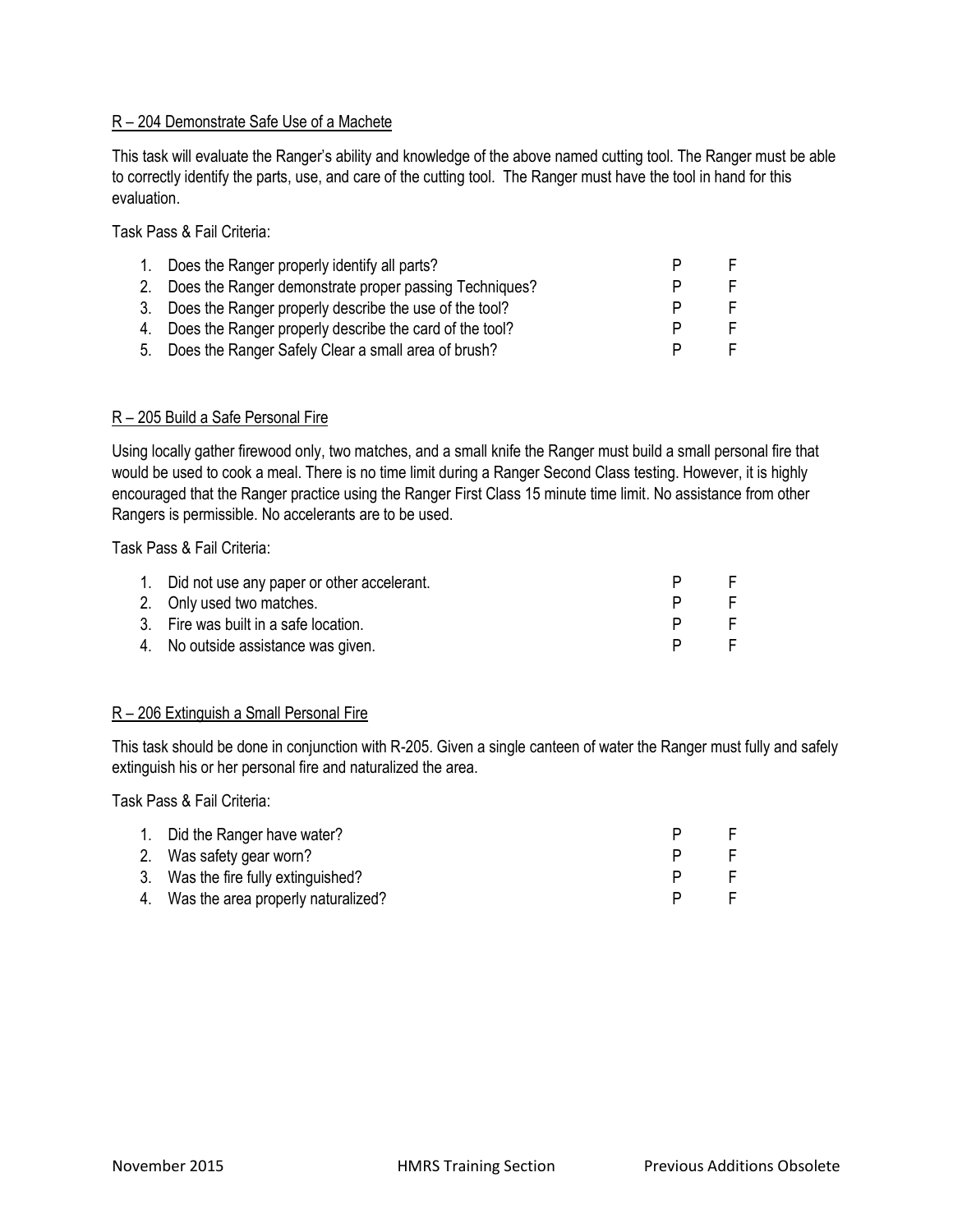#### R - 207 Discuss the Recognition, Treatment and Prevention of Immersion Foot

The health and medical tasks are verbal tests. The Ranger must give correct information based against the Land Search and Rescue Text. The proper understanding of signs and symptoms as well as being able to prevent and treat symptoms are paramount to being able to function as a Ranger in the field. All three areas must be properly discussed and the Ranger must be able to describe recognition, prevention, and treatment without assistance or coaching from the evaluator

Task Pass & Fail Criteria:

| The Ranger properly is able to describe signs of Immersion Foot. |  |
|------------------------------------------------------------------|--|
| 2. The Ranger properly describes preventions techniques.         |  |
| 3. The Ranger properly describes treatment techniques.           |  |
| 4. No coaxing or coaching was needed.                            |  |

#### R – 208 Discuss the Recognition, Treatment and Prevention of Burns

The health and medical tasks are verbal tests. The Ranger must give correct information based against the Land Search and Rescue Text. The proper understanding of signs and symptoms as well as being able to prevent and treat symptoms are paramount to being able to function as a Ranger in the field. All three areas must be properly discussed and the Ranger must be able to describe recognition, prevention, and treatment without assistance or coaching from the evaluator

Task Pass & Fail Criteria:

| 1. The Ranger properly is able to describe the three types of burns. |  |
|----------------------------------------------------------------------|--|
| 2. The Ranger properly describes preventions techniques.             |  |
| 3. The Ranger properly describes treatment techniques.               |  |
| 4. No coaxing or coaching was needed.                                |  |

#### R – 209 Discuss the Recognition, Treatment and Prevention of Blisters

The health and medical tasks are verbal tests. The Ranger must give correct information based against the Land Search and Rescue Text. The proper understanding of signs and symptoms as well as being able to prevent and treat symptoms are paramount to being able to function as a Ranger in the field. All three areas must be properly discussed and the Ranger must be able to describe recognition, prevention, and treatment without assistance or coaching from the evaluator

| 1. The Ranger properly is able to describe cause of blisters. |  |
|---------------------------------------------------------------|--|
| 2. The Ranger properly describes preventions techniques.      |  |
| 3. The Ranger properly describes treatment techniques.        |  |
| 4. No coaxing or coaching was needed.                         |  |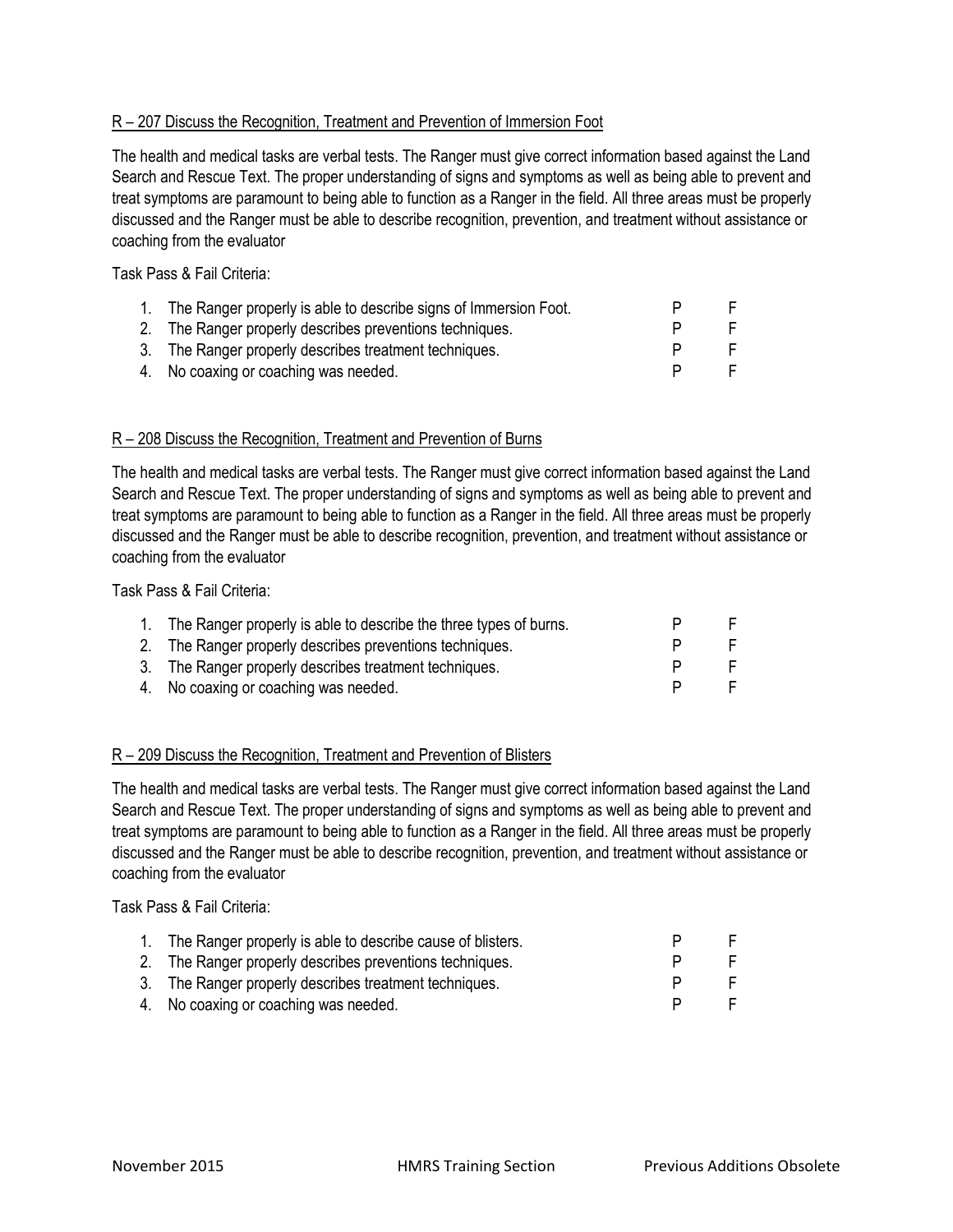#### R – 210 Discuss the Recognition, Treatment and Prevention of a Sunburn

The health and medical tasks are verbal tests. The Ranger must give correct information based against the Land Search and Rescue Text. The proper understanding of signs and symptoms as well as being able to prevent and treat symptoms are paramount to being able to function as a Ranger in the field. All three areas must be properly discussed and the Ranger must be able to describe recognition, prevention, and treatment without assistance or coaching from the evaluator

Task Pass & Fail Criteria:

| 1. The Ranger properly is able to describe signs of a sunburn. |  |
|----------------------------------------------------------------|--|
| 2. The Ranger properly describes preventions techniques.       |  |
| 3. The Ranger properly describes treatment techniques.         |  |
| 4. No coaxing or coaching was needed.                          |  |

#### R – 211 Discuss the Recognition, Treatment and Prevention of Dehydration

The health and medical tasks are verbal tests. The Ranger must give correct information based against the Land Search and Rescue Text. The proper understanding of signs and symptoms as well as being able to prevent and treat symptoms are paramount to being able to function as a Ranger in the field. All three areas must be properly discussed and the Ranger must be able to describe recognition, prevention, and treatment without assistance or coaching from the evaluator

Task Pass & Fail Criteria:

| 1. The Ranger properly is able to describe signs of Dehydration. |  |
|------------------------------------------------------------------|--|
| 2. The Ranger properly describes preventions techniques.         |  |
| 3. The Ranger properly describes treatment techniques.           |  |
| 4. No coaxing or coaching was needed.                            |  |

#### R – 212 Discuss Recognition, Treatment, and Prevention of Hyperventilation

The health and medical tasks are verbal tests. The Ranger must give correct information based against the Land Search and Rescue Text. The proper understanding of signs and symptoms as well as being able to prevent and treat symptoms are paramount to being able to function as a Ranger in the field. All three areas must be properly discussed and the Ranger must be able to describe recognition, prevention, and treatment without assistance or coaching from the evaluator

| 1. The Ranger properly is able to describe signs of hyperventilation. |  |
|-----------------------------------------------------------------------|--|
| 2. The Ranger properly describes preventions techniques.              |  |
| 3. The Ranger properly describes treatment techniques.                |  |
| 4. No coaxing or coaching was needed.                                 |  |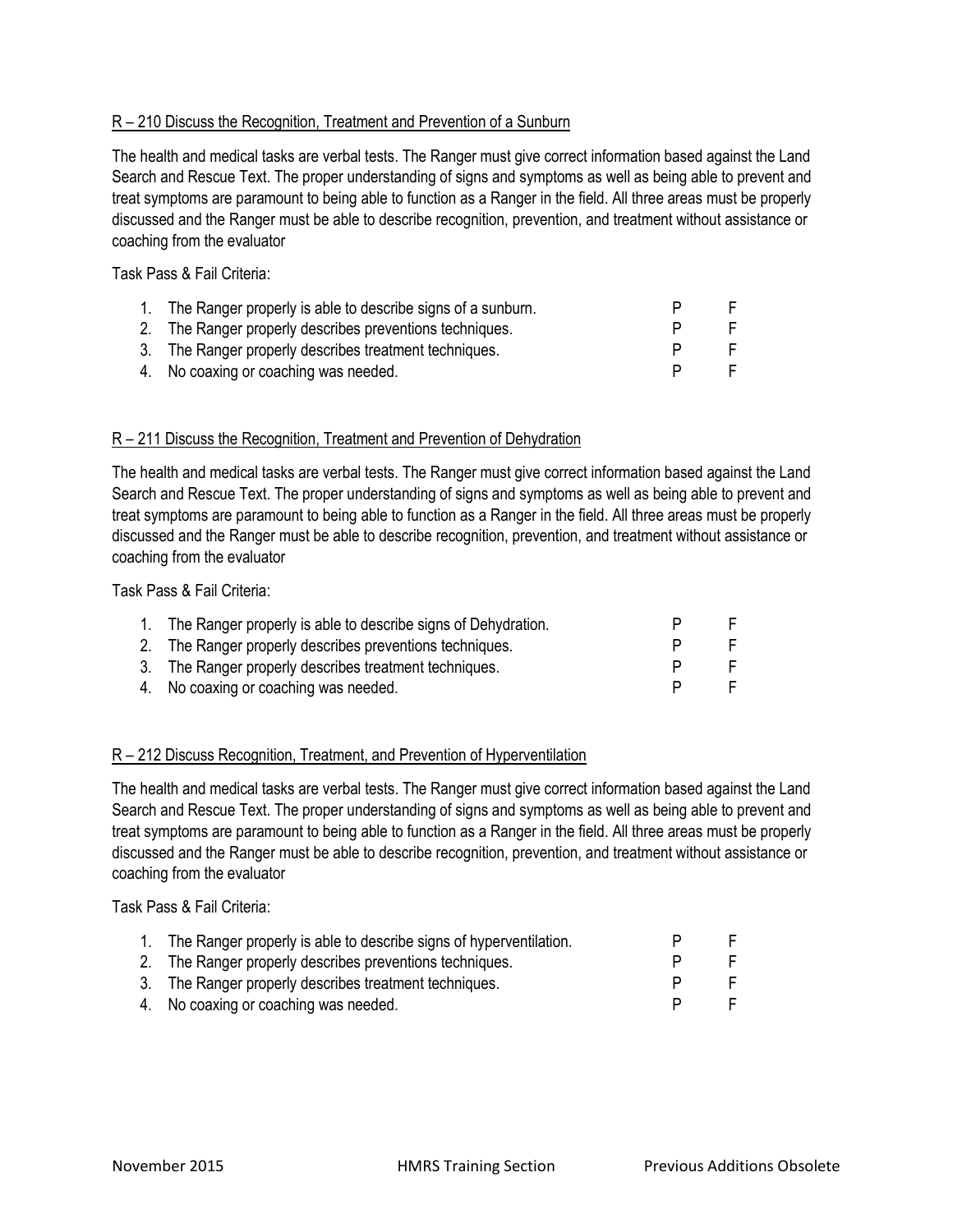#### R – 213 Discuss Recognition, Treatment, and Prevention of Heat Exhaustion & Heat Stroke

The health and medical tasks are verbal tests. The Ranger must give correct information based against the Land Search and Rescue Text. The proper understanding of signs and symptoms as well as being able to prevent and treat symptoms are paramount to being able to function as a Ranger in the field. All three areas must be properly discussed and the Ranger must be able to describe recognition, prevention, and treatment without assistance or coaching from the evaluator

Task Pass & Fail Criteria:

| 1. | The Ranger properly is able to describe signs of both emergencies. |  |
|----|--------------------------------------------------------------------|--|
|    | 2. The Ranger properly describes preventions techniques.           |  |
|    | 3. The Ranger properly describes treatment techniques.             |  |
|    | 4. No coaxing or coaching was needed.                              |  |

#### R – 214 Demonstrate How to Tie the Figure 8 on a Bight

Given a piece of cord that the Ranger must provide the Ranger will correctly tie a figure 8 on a bight in the presence of the evaluator. The knot must be correctly tied and dressed.

Task Pass & Fail Criteria:

| 1. Did the Ranger correctly tie the Knot?   |  |
|---------------------------------------------|--|
| 2. Did the Ranger correctly dress the knot? |  |
| 3. Describe the use of the knot.            |  |

#### R – 215 Demonstrate How to Tie the Bowline

Given a piece of cord that the Ranger must provide the Ranger will correctly tie a bowline in the presence of the evaluator. The knot must be correctly tied and dressed.

| 1. Did the Ranger correctly tie the Knot?   |  |
|---------------------------------------------|--|
| 2. Did the Ranger correctly dress the knot? |  |
| 3. Describe the use of the knot.            |  |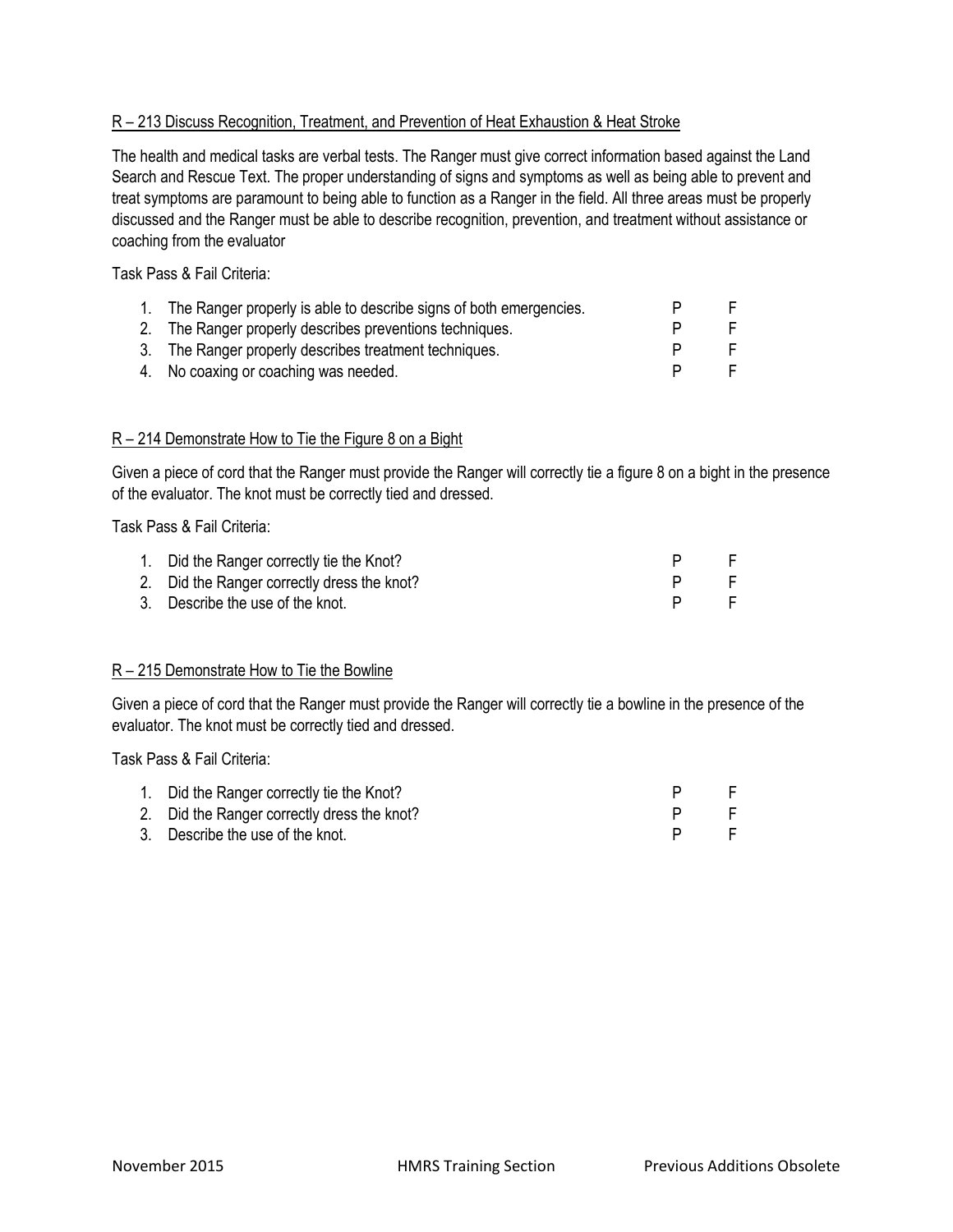#### R – 216 Complete a 5 Mile Hike with 24 & 72 hour Gear

Physical endurance and the ability to travel distances carrying personal gear is a requirement of every Ranger. This task should be completed over terrain. A track or roadway will be accepted, however, the preferred method is 5 miles via trails over terrain. The testing of this task will begin with a 24 & 72 hour gear lay out. This is to ensure proper gear, food, water, and required safety gear is present and the Ranger is wearing proper weight. The gear inspection will be checked in accordance with the Ranger Required Equipment list. (Attachment A)

Task Pass & Fail Criteria:

| 1. Does the Ranger possess proper 24 & 72 hour Gear?   |  |
|--------------------------------------------------------|--|
| 2. Does the Ranger have proper safety gear?            |  |
| 3. Does the Ranger have water that was filled prior?   |  |
| 4. Complete 5 Mile hike with limited breaks. (< 5 min) |  |

#### R – 217 Equipment Safety and Accountability Jump Test

This task should be competed along with  $R - 216$ . This task evaluates the Ranger's ability to maintain accountability of their own personal equipment as well as proper wear of safety gear.

Task Pass & Fail Criteria:

| 1. Does the Ranger leave or lose any gear on the hike? |  |
|--------------------------------------------------------|--|
| 2. Does the Ranger properly wear safety gear?          |  |
| 3. Excessive Gear movement?                            |  |
| 4. Did any gear fall off?                              |  |

#### R – 218 Demonstrate Proper Patient Packaging

Given a stokes basket, three pieces of webbing, two blankets, 4 towels, and a tarp the Ranger will have 15 minutes to package a patient into the stokes basket for movement. The Ranger must prepare the stokes basket without assistance. The Ranger will then be given assistance to load the patient safely, but must direct all movement. Once the patient loaded the Ranger then must complete the packaging and tie in of the patient without further assistance. Once complete the roll over test will be used. Minimal movement should be noted.

| $\mathbf{1}$ . | Safely directed patient movement.                     |   |
|----------------|-------------------------------------------------------|---|
| 2.             | Correctly padded voids.                               | F |
|                | 3. Used correct knots and technique to secure Victim. | F |
|                | 4. Proper blanket and tarp configuration was used.    | F |
|                | 5. Safety gear was placed on the patient.             | F |
|                | 6. Completed task within the 15 minute time limit.    | F |
| 7.             | No webbing was placed over hand rails.                | F |
| 8.             | No twists in the webbing over the patient.            | F |
| 9.             | No excessive movement during rollover test.           | F |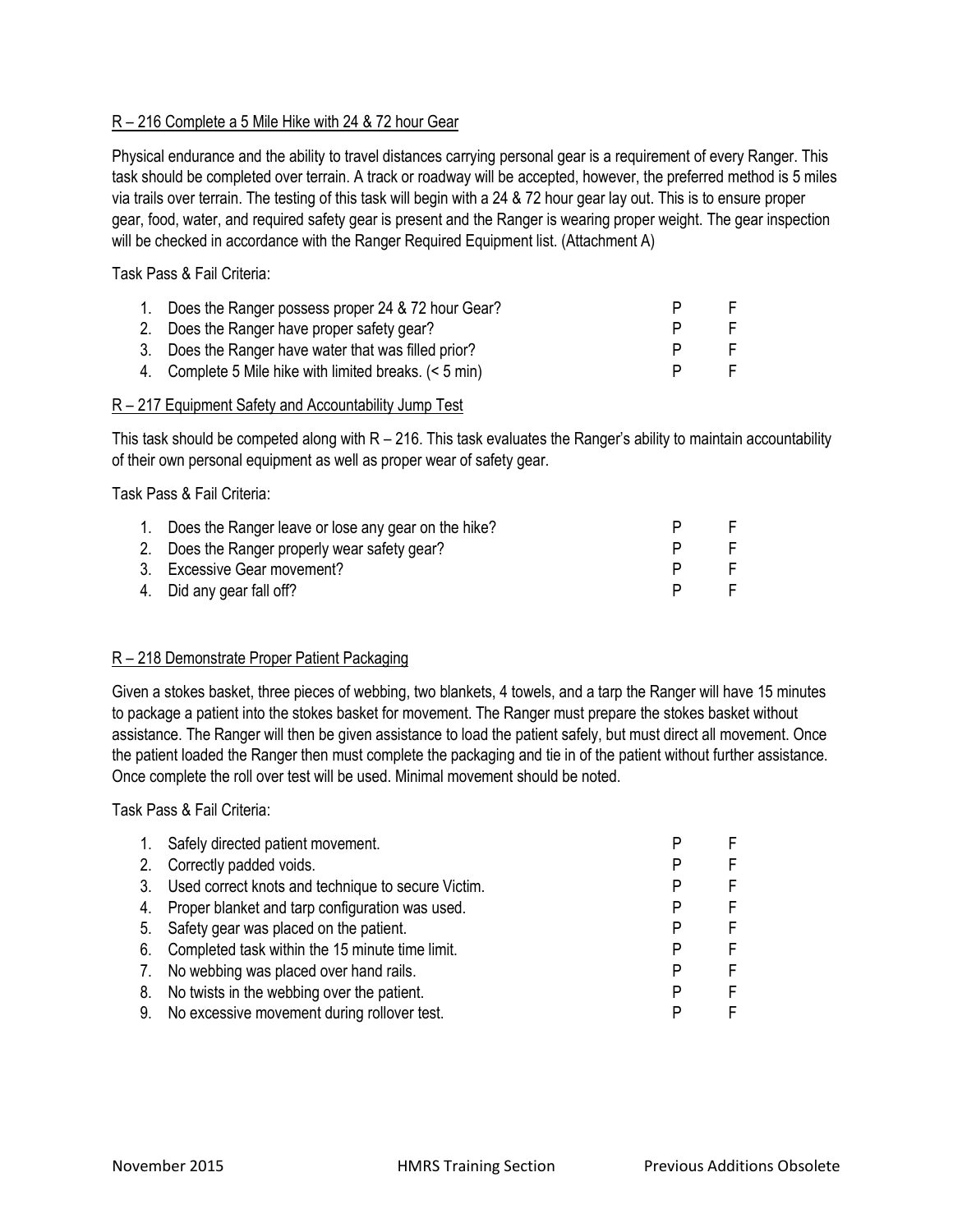### Ranger First Class Tasks

Below are the task standards and description as well as the Pass & Fail criteria for each Ranger First Class Task.

#### R – 101 Possess a Valid CPR Card

All member should have a valid CPR training card. The credential must be from a recognized entity and must not be expired at the time of exam or when the sheet is completed for turn it. It is the duty of all Rangers to maintain a current and valid CPR and First Aid credential.

Task Pass & Fail Criteria:

| 1. | Must possess a valid AHA, Red Cross, or ECSI CPR card.          |  |
|----|-----------------------------------------------------------------|--|
|    | 2. The card is valid, signed and current.                       |  |
|    | 3. Cannot be valid at time of signing and expired upon turn in. |  |

#### R – 102 Possess a Valid First Aid Card

All member should have a valid CPR training card. The credential must be from a recognized entity and must not be expired at the time of exam or when the sheet is completed for turn it. It is the duty of all Rangers to maintain a current and valid CPR and First Aid credential.

Task Pass & Fail Criteria:

| 1. | Must possess a valid AHA, Red Cross, or ECSI CPR card.          |  |
|----|-----------------------------------------------------------------|--|
|    | 2. The card is valid, signed and current.                       |  |
|    | 3. Cannot be valid at time of signing and expired upon turn in. |  |

#### R – 103 Build a Safe Personal Fire

Using locally gather firewood only, two matches, and a small knife the Ranger must build a small personal fire that would be used to cook a meal. There is a 15 minute limit during a Ranger First Class testing. No assistance from other Rangers is permissible. No accelerants are to be used.

| 1. Did not use any paper or other accelerant. |   |  |
|-----------------------------------------------|---|--|
| 2. Only used two matches.                     |   |  |
| 3. Fire was built in a safe location.         |   |  |
| 4. No outside assistance was given.           | P |  |
| 5. Completed in 15 minutes.                   |   |  |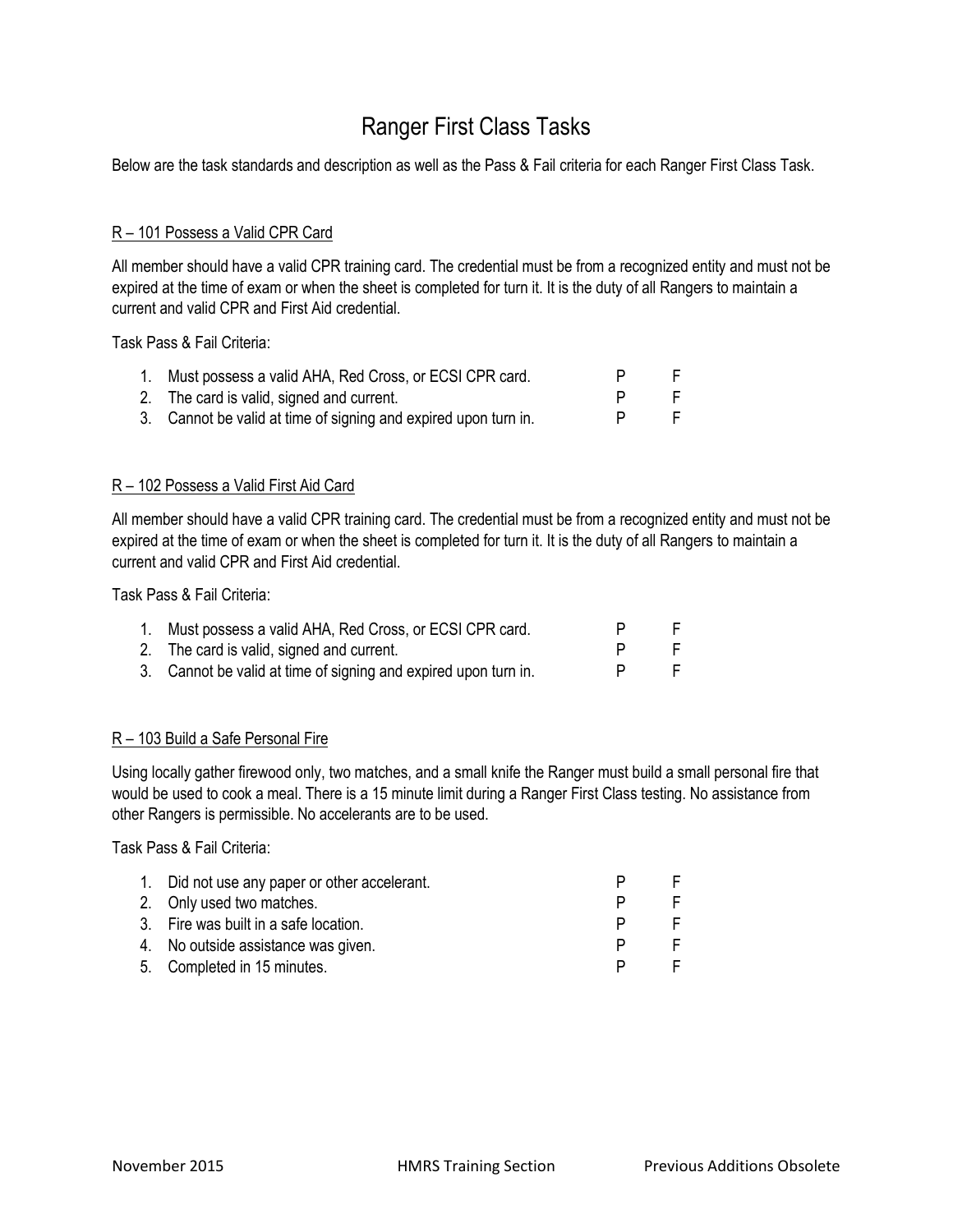#### R – 104 Plot a Two Leg Course on a Topographical Map

Given a topographical map and using supplied or personal mapping tools the Ranger is to plot out a two leg course that would be acceptable for a ground team to follow. The evaluator may also use a scenario to have the Ranger plot the same type of course. The Ranger should plot and draw the course and correctly label the course plots. The Ranger should also supply the evaluator with the distance needed to be traveled in marks, the magnetic and true north azimuths, as well as a back azimuth. No assistance or coaching maybe given.

Task Pass & Fail Criteria:

| 1. The Ranger properly labels and draws course.        |  |
|--------------------------------------------------------|--|
| 2. The Ranger gives accurate azimuths for map use.     |  |
| 3. The Ranger given accurate azimuths for Compass use. |  |
| 4. Gives accurate distances in marks.                  |  |
| 5. Give correct and accurate back azimuths.            |  |

#### R – 105 Given Latitude and Longitude Plot a Point on a Map

Given a topographical map and using supplied or personal mapping tools the Ranger is to plot a point on a map accurate to plus or minus 5 seconds. This point should be properly labeled. The Ranger must use the slide rule method to complete this task. No assistance may be given. The Ranger may use a calculator for conversion math.

#### Task Pass & Fail Criteria:

| 1. The Ranger plots the correct point $(+/-)$ 5 Seconds. |              |
|----------------------------------------------------------|--------------|
| 2. The Ranger properly labels the point.                 |              |
| 3. No outside devices or help was used.                  | $\mathbf{H}$ |

#### R – 106 Determine the Latitude and Longitude of a Point

Given a known location to reference the Ranger will give the evaluator accurate latitude and longitude of the given point. The evaluator will select a predetermined location or symbol on the map. The Ranger will then use the slide rule method only to determine the latitude and longitude of the given point. The Ranger must be accurate to within 5 seconds of the know latitude and longitude of the point. A calculator for conversion math is allowed.

| 1. The Ranger gives accurate coordinates $(+/-)$ 5 seconds. |  |
|-------------------------------------------------------------|--|
| 2. The Ranger properly labels the point.                    |  |
| 3. The Ranger does not use any outside help or devices.     |  |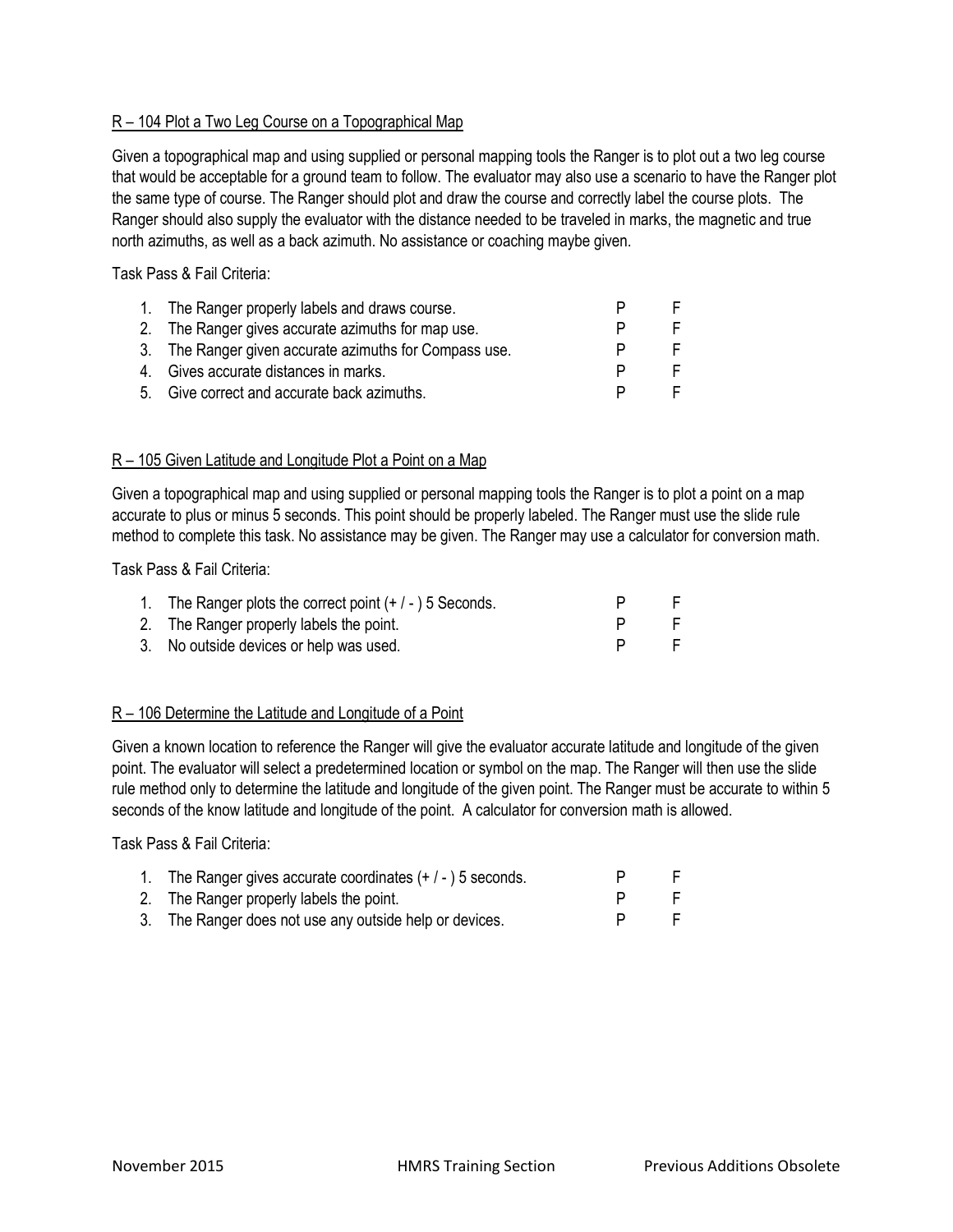#### R – 107 Given UTM Grid Coordinates Determine Location on a Map

Given a topographical map and using supplied or personal mapping tools the Ranger is to plot a point on a map accurately using the UTM coordinates. This point should be properly labeled. No assistance may be given. The Ranger must show competency determining location given a 4 digit UTM grid, a 6 digit UTM grid and an 8 digit UTM grid.

Task Pass & Fail Criteria:

| 1. The Ranger plots the correct point given a 4 digit UTM Grid.  |  |
|------------------------------------------------------------------|--|
| 2. The Ranger plots the correct point given a 6 digit UTM Grid.  |  |
| 3. The Ranger plots the correct point given an 8 digit UTM Grid. |  |
| 4. The Ranger properly labels the points.                        |  |
| 5. No outside devices or help was used.                          |  |

#### R – 108 Determine UTM Grid Coordinates of a Known Point on a Map

Given a topographical map and using supplied or personal mapping tools the Ranger is to give proper UTM grid coordinates of 3 points. The examiner will tell the Ranger which point is to be determined by 4 digit UTM grid coordinates, 6 digit UTM grid coordinates, and 8 digit UTM grid coordinates. Each point is to be properly labeled. The Ranger must use the slide rule method to complete this task. No assistance may be given. The Ranger may use a calculator for conversion math.

Task Pass & Fail Criteria:

| 1. The Ranger gives proper 4 digit UTM grid coordinates. |   |  |
|----------------------------------------------------------|---|--|
| 2. The Ranger gives proper 6 digit UTM grid coordinates. |   |  |
| 3. The Ranger gives proper 8 digit UTM grid coordinates. |   |  |
| 4. The Ranger properly labels the point.                 |   |  |
| 5. No outside devices or help was used.                  | P |  |

#### R – 109 Use a Topographical Map to Triangulate Present Position

Given a topographical map, map tools and a compass the Ranger will stand at a predetermined location and will use prominent terrain features or other map features to determine the Ranger's current position on the map. The Ranger must accurately determine the terrain feature or other feature on the map and mark it correctly. The Ranger will then use a compass to determine bearing to the feature. The Ranger will use 3 points to determine his or her location. Once the point on the map is located the Ranger will properly mark it and give an accurate 8 digit UTM grid coordinate or latitude and longitude coordinates within 5 seconds.

| $1_{\cdot}$ | The Ranger properly locates points on the map.                           |  |
|-------------|--------------------------------------------------------------------------|--|
|             | 2. The Ranger take accurate bearings from the location.                  |  |
|             | 3. The Ranger properly marks locations on the map.                       |  |
|             | 4. The Ranger gives accurate magnetic and true headings.                 |  |
|             | 5. The Ranger gives accurately converted back azimuths.                  |  |
|             | 6. The Ranger give accurate UTM or lat long coordinates for their point. |  |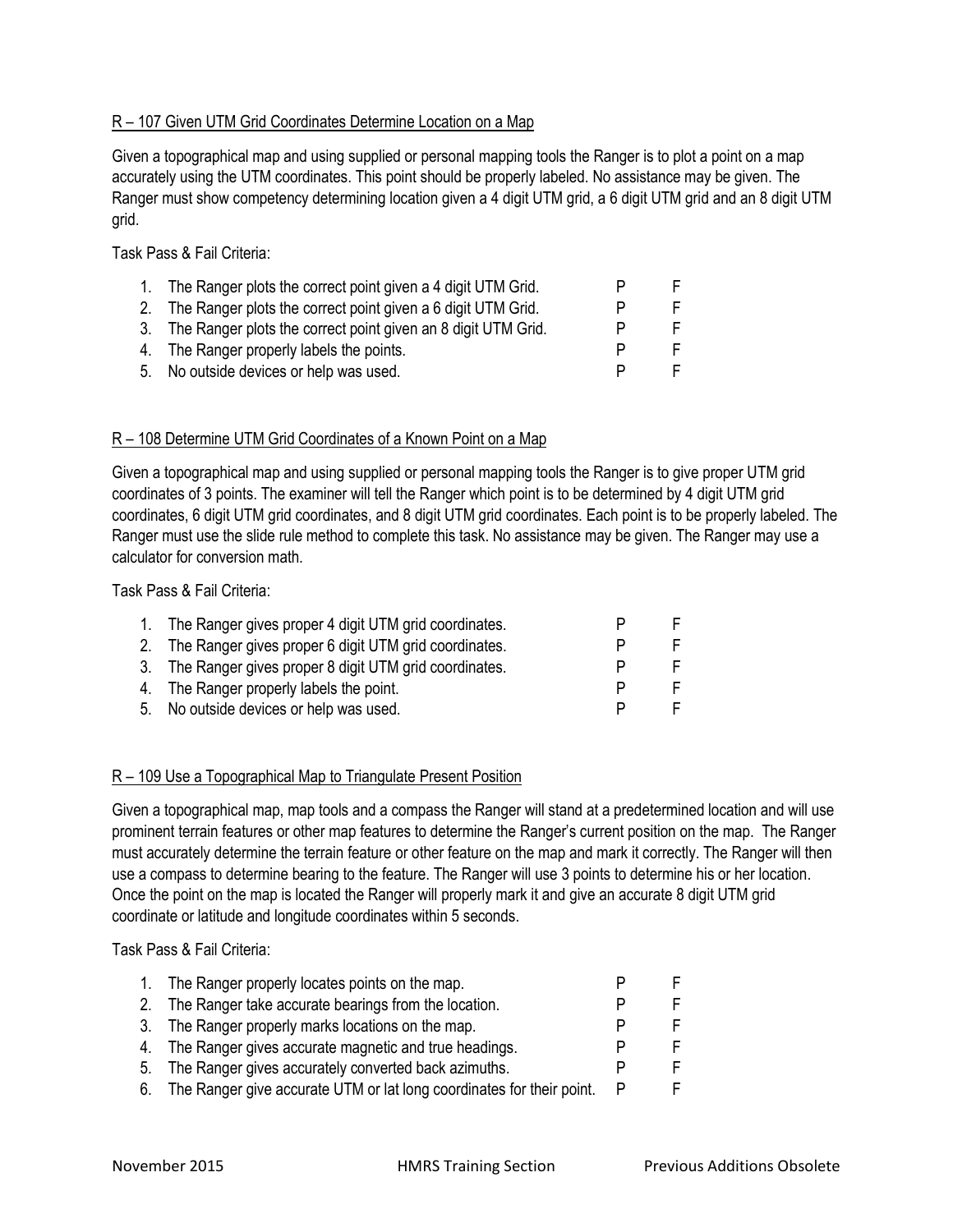#### R – 110 Demonstrate the Inline Figure 8

Given a piece of cord that the Ranger must provide the Ranger will correctly tie an inline figure 8 in the presence of the evaluator. The knot must be correctly tied and dressed.

Task Pass & Fail Criteria:

| 1. Did the Ranger correctly tie the Knot?   |  |
|---------------------------------------------|--|
| 2. Did the Ranger correctly dress the knot? |  |
| 3. Describe the use of the knot.            |  |

#### R – 111 Demonstrate the Double Fisherman's Bend

Given a piece of cord that the Ranger must provide the Ranger will correctly tie a double fisherman's bend in the presence of the evaluator. The knot must be correctly tied and dressed.

Task Pass & Fail Criteria:

| 1. Did the Ranger correctly tie the Knot?   |    |
|---------------------------------------------|----|
| 2. Did the Ranger correctly dress the knot? | .F |
| 3. Describe the use of the knot.            | -F |

#### R – 112 Demonstrate the Chest Harness

Given a piece of 15 foot webbing that the Ranger must provide the Ranger will correctly tie a chest harness in the presence of the evaluator. The chest harness must be correctly tied and dressed. The Ranger must also describe when and why to use a chest harness.

Task Pass & Fail Criteria:

| 1. Did the Ranger correctly tie the chest harness?   |    |
|------------------------------------------------------|----|
| 2. Did the Ranger correctly dress the chest harness? | н. |
| 3. Describe the use of the chest harness.            |    |

#### R – 113 Demonstrate the Water Knot

Given a piece of 15 foot webbing that the Ranger must provide the Ranger will correctly tie a water knot in the presence of the evaluator. The water knot must be correctly tied and dressed. The Ranger must also describe when and why to use a water knot.

| 1. Did the Ranger correctly tie the knot?   |  |
|---------------------------------------------|--|
| 2. Did the Ranger correctly dress the knot? |  |
| 3. Describe the use of the knot.            |  |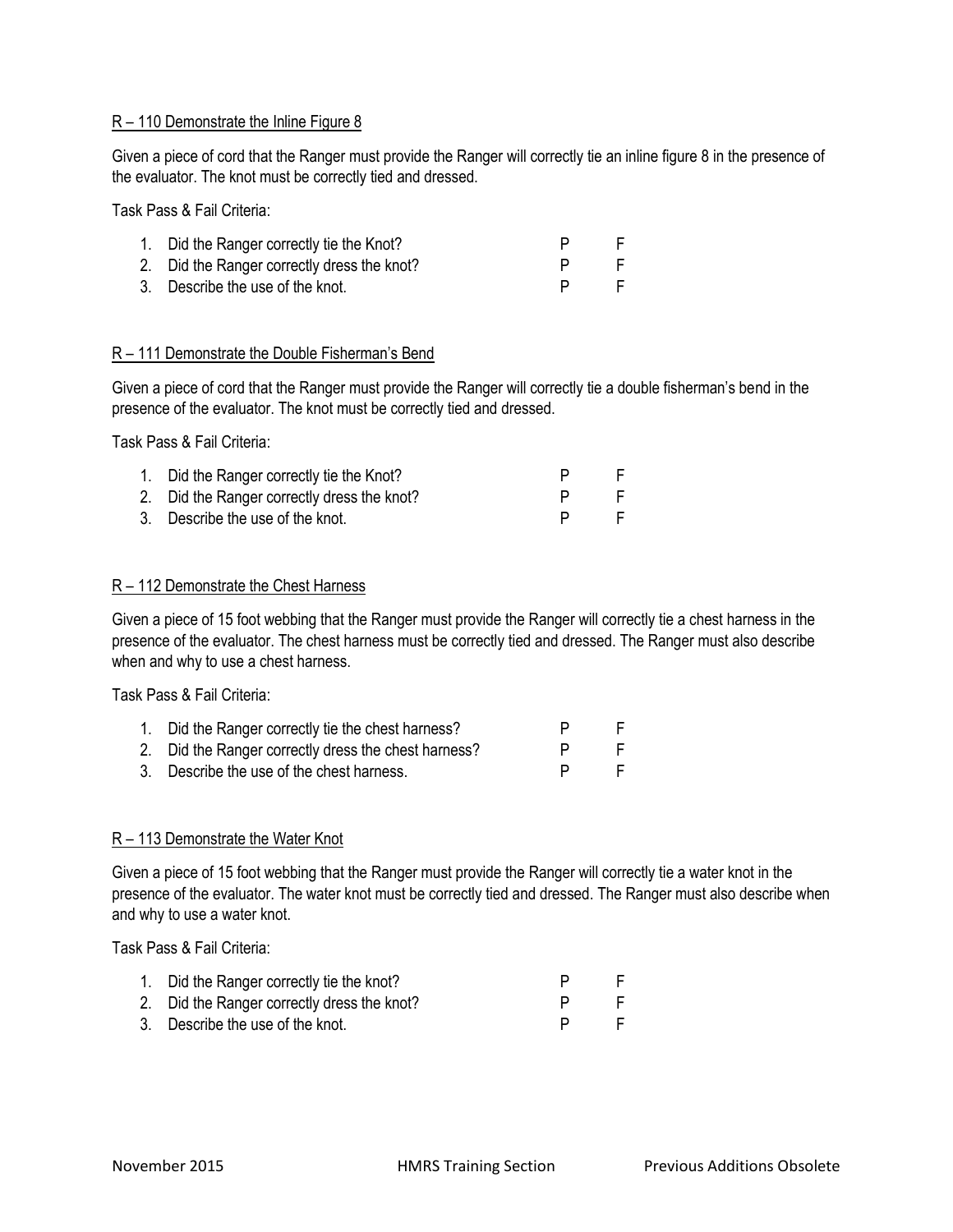#### R – 114 Demonstrate the Swiss Seat

Given a piece of 15 foot webbing that the Ranger must provide the Ranger will correctly tie a swiss seat in the presence of the evaluator. The swiss seat must be correctly tied and dressed. The Ranger must also describe when and why to use a swiss seat.

Task Pass & Fail Criteria:

| 1. Did the Ranger correctly tie the swiss seat? |  |
|-------------------------------------------------|--|
| 2. Did the Ranger correctly dress the knots?    |  |
| 3. Describe the use of the swiss seat.          |  |

#### R – 115 Demonstrate the Clove Hitch

Given a piece of cord that the Ranger must provide the Ranger will correctly tie a clove hitch using the end and middle technique in the presence of the evaluator. The knot must be correctly tied and dressed.

Task Pass & Fail Criteria:

| 1. Did the Ranger correctly tie the Knot?   |  |
|---------------------------------------------|--|
| 2. Did the Ranger correctly dress the knot? |  |
| 3. Describe the use of the knot.            |  |
|                                             |  |

#### R – 002 The Ranger Written Examination

The Ranger must take and pass the Ranger Written Examination with a cumulative score of 70% or higher. This exam covers general ICS NIMS topics, first aid, general emergency services information, and general Ranger knowledge. The Ranger must complete the exam with no assistance. The Ranger is given 1 hour to complete the exam.

Task Pass & Fail Criteria:

| The Ranger completes the exam in 1 hour. |  |  |
|------------------------------------------|--|--|
|                                          |  |  |

2. The Ranger scores a 70% or better. The P F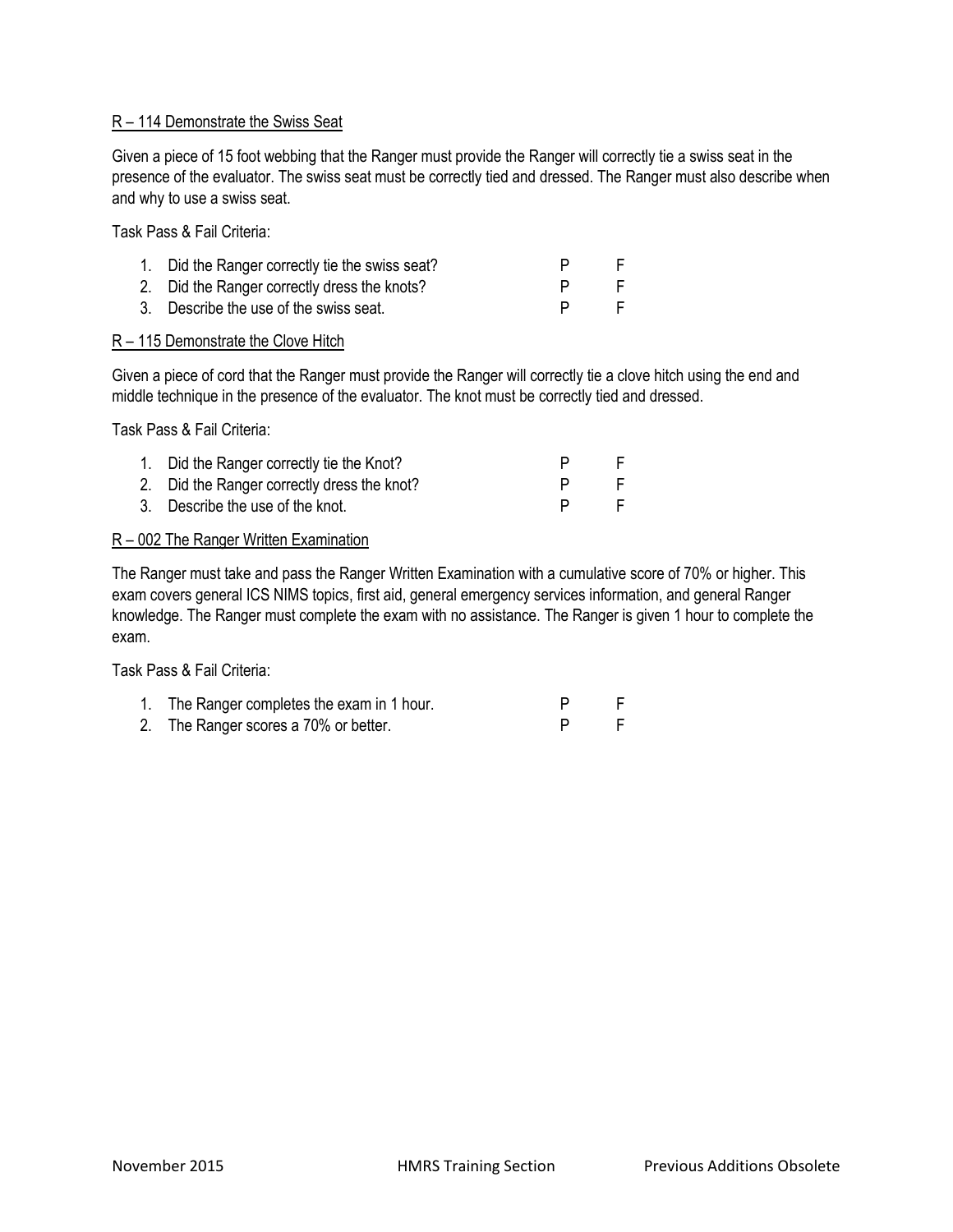### Advanced Ranger Tasks

Below are the task standards and description as well as the Pass & Fail criteria for each Advanced Ranger Task.

#### R – 401 Completion of a Ranger Summer School

The Ranger must attend have attended a 9 day training program at HMRS or a regional training location. A completion card or participation letter is required to verify this task.

Task Pass & Fail Criteria:

1. Ranger provides supporting documentation of course completion. PFF

#### R – 402 Completion of a Ranger Winter Training School

The Ranger must attend or have attended a Ranger Winter Training program. The Ranger must supply a completion card or participation letter to support the Rangers completion of this task.

Task Pass & Fail Criteria:

1. Ranger provides supporting documentation of course completion. PFF

#### R – 403 Prepare a Lesson Plan and Teach a 1 Hour Class on an Assigned Ranger Topic

The Ranger will be assigned a topic from the evaluator that the Ranger wishes to grade this task. The Ranger will then make an outline that is properly formatted and typed then submit it to the evaluator for grading. Once the evaluator has looked over the outline and determined the information to be accurate, covering the correct material, and the outline to be properly formatted the instructor will then assign the time and place of the class. The Ranger will then prep for the class and present the class on time.

| 1. | Ranger provides an outline on assigned topic.                 |   | F  |
|----|---------------------------------------------------------------|---|----|
| 2. | The outline is properly formatted & typed.                    |   | F  |
| 3. | The Ranger preps and ensure all materials needed are present. |   | F  |
| 4. | The topic is presented clearly.                               |   | F. |
|    | 5. The class runs for at least 50 minutes.                    |   | F  |
|    | 6. The use of training aids were effective.                   |   | F  |
|    | 7. The Ranger answered questions appropriately.               |   | F  |
| 8. | The Ranger presented accurate information                     | Р | F  |
| 9. | The Ranger followed the outline for the class.                | Р | E  |
|    | 10. Copy of the outline attached to Advanced Ranger Sheet.    |   | F  |
|    |                                                               |   |    |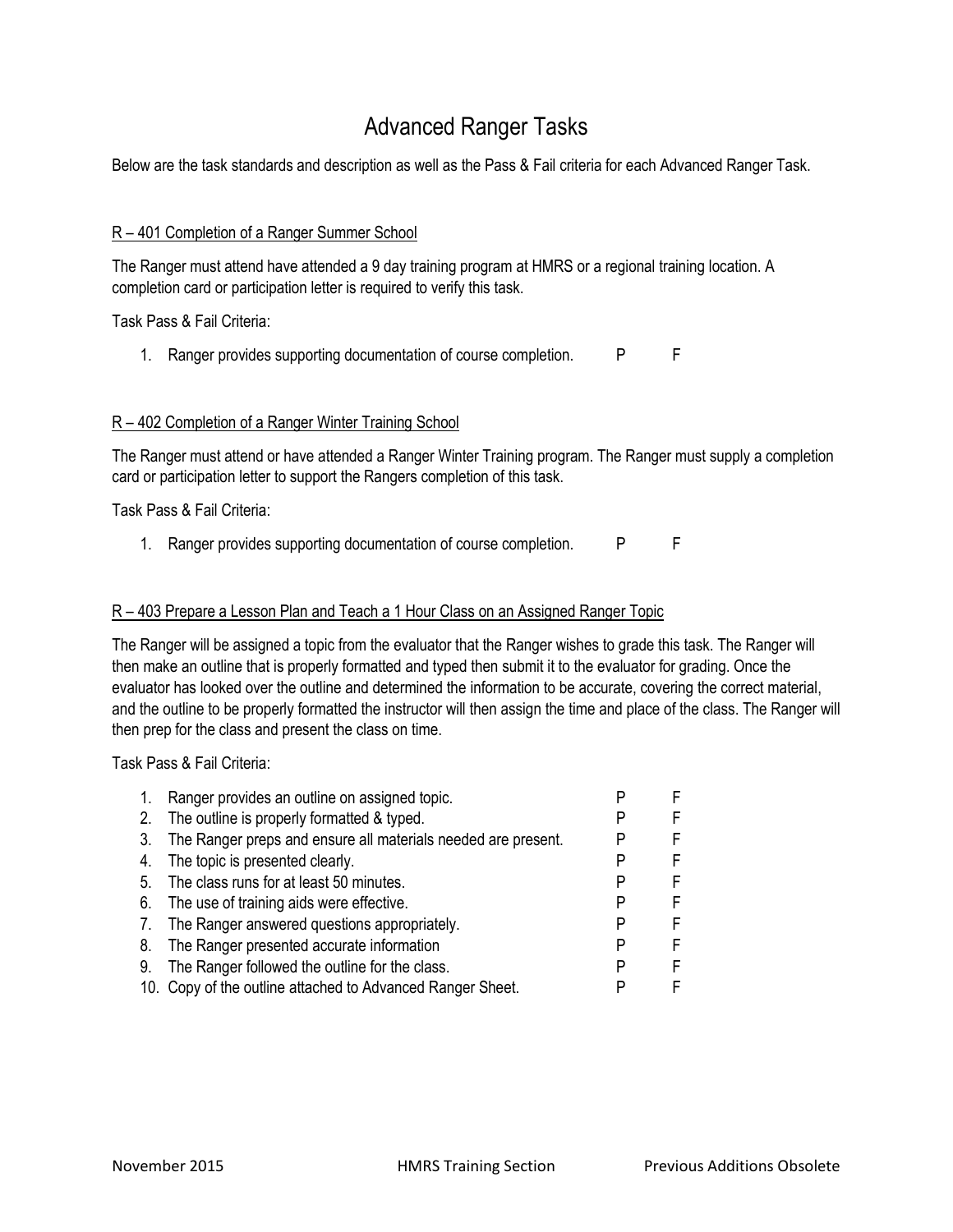#### R – 404 Give a Ground Team Safety Briefing

Using a properly filled out ICS 208, Safety Plan and Message Form, and also a CAP Composite Risk Management form, the Ranger will properly fill out these forms and then deliver a safety briefing. The Ranger will give an accurate safety assessment on the risk management form. This form must be filled out with the possible safety issues and mitigation actions for the task. Use the current weather conditions at the time of the test. The Ranger must also seek immediate feedback to make sure the team that is being briefed correctly understood the information briefed.

Task Pass & Fail Criteria:

| 1. Correctly fills out the composite risk management form.   |  |
|--------------------------------------------------------------|--|
| 2. Majority of safety hazards identified.                    |  |
| 3. Major Safety concerns mitigated properly.                 |  |
| 4. The Ranger Correctly fills out the ICS 208.               |  |
| 5. The Ranger clearly briefs the safety and mitigation plan. |  |
| 6. The Ranger seeks immediate feedback from the audience.    |  |

#### R – 405 Demonstrate Safe Anchor Setup for Belay and Rappel (Special Examiner)

Given 2 sections of 15 foot tubular webbing, a section of rope, carabineers and a set of prusiks the Ranger will tie a tensionless anchor and proper safety. This should be set up to imitate a rappel line that will be used for rappelling.

Task Pass & Fail Criteria:

| 1. The Ranger properly ties a tensionless anchor.        |  |
|----------------------------------------------------------|--|
| 2. The Ranger properly applies a safety.                 |  |
| 3. The Ranger locks all carabineers.                     |  |
| 4. The Ranger uses a second anchor for the safety.       |  |
| 5. The Ranger correctly describes each part and its use. |  |

#### R – 406 Demonstrate a Safe Tie Back Anchor (Special Examiner)

Given webbing, carabineers, and 20 feet of 7 mm chord the Ranger will correctly tie a tie back anchor. The Ranger must explain in detail why it works and in what scenario a tie back anchor would be used.

| 1. The wrap 3 pull 2's are correctly tied.                         |  |
|--------------------------------------------------------------------|--|
| 2. The tie back is correctly applied and tied.                     |  |
| 3. The tie back is correctly secured.                              |  |
| 4. One set of anchors are interlaced.                              |  |
| 5. Ranger accurately describes why a tie back is used.             |  |
| 6. The Ranger accurately describes when a tie back should be used. |  |
|                                                                    |  |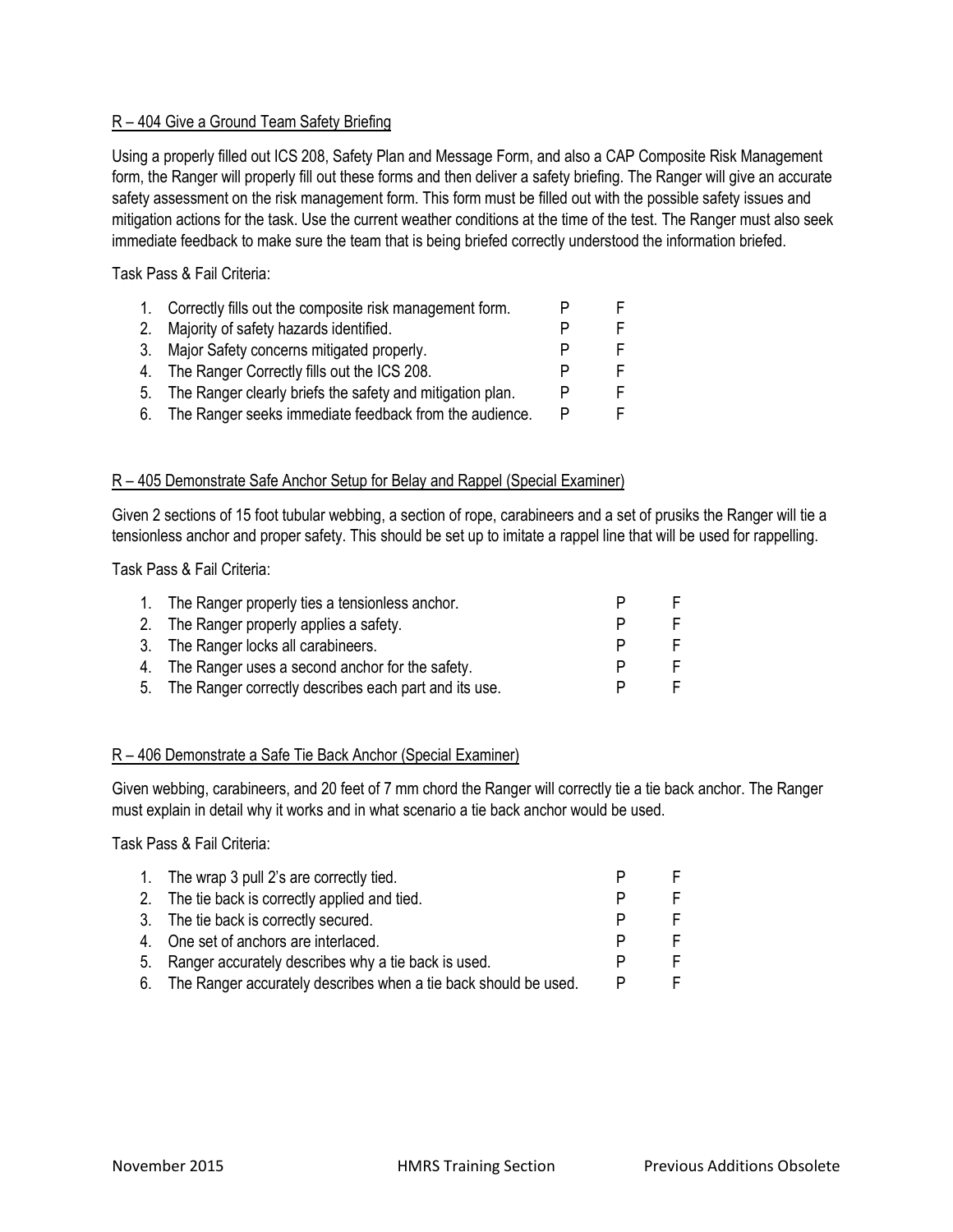#### $R - 407$  Demonstrate All Required Knots for  $R - 1$ ,  $R - 2$ ,  $R - 3$  (Special Examiner)

Given webbing and chord the Ranger shall tie all required knots correctly on the 1<sup>st</sup> attempt. Any knot tied incorrectly and the Ranger shall repeat the entirety of the exam. The Ranger must also state the approximate strength loss for each knot.

Task Pass & Fail Criteria:

| 1. The Ranger correctly tied all 10 knots.          |  |
|-----------------------------------------------------|--|
| 2. The Ranger correctly stated all strength losses. |  |

#### R – 408 Demonstrate a Safe Load Sharing Anchor (Special Examiner)

Given a selection of equipment and rope the Ranger will properly tie and safety a load sharing anchor system. The Ranger must be able to describe why it is load sharing and how it distributes the weight.

Task Pass & Fail Criteria:

| 1. The anchor is correctly tied and is functional.           |  |
|--------------------------------------------------------------|--|
| 2. The anchor is properly safetied.                          |  |
| 3. All carabineers were locked.                              |  |
| 4. The Ranger correctly described the use.                   |  |
| 5. The Ranger correctly describes how weight is distributed. |  |

#### R – 409 Demonstrate a Load Releasing Hitch (Special Examiner)

Given a selection of equipment the Ranger will correctly tie a load releasing system. Only a webbing LRH, traditional LRH, or a radium release will be accepted. The Ranger must describe how one is used and why. The Ranger must also demonstrate how to use the load releasing hitch that is the hitch tied works properly.

Task Pass & Fail Criteria:

| 1. The LRH is correctly tied for the type selected. |   |  |
|-----------------------------------------------------|---|--|
| 2. The LRH is functional.                           | P |  |
| 3. The use is correctly described.                  | P |  |
| 4. The use is correctly demonstrated.               | P |  |
| 5. The LRH is properly secured.                     |   |  |

#### R – 410 Demonstrate a Rappel Hook Up (Special Examiner)

The Ranger must correctly hook up to a rope using a rescue 8 device. This should be done with minimal coaching.

| 1. Ranger correctly uses the device.                            |  |
|-----------------------------------------------------------------|--|
| 2. The Ranger hooks up correctly for the Rangers dominate Hand. |  |
| 3. The Ranger locks carabineer.                                 |  |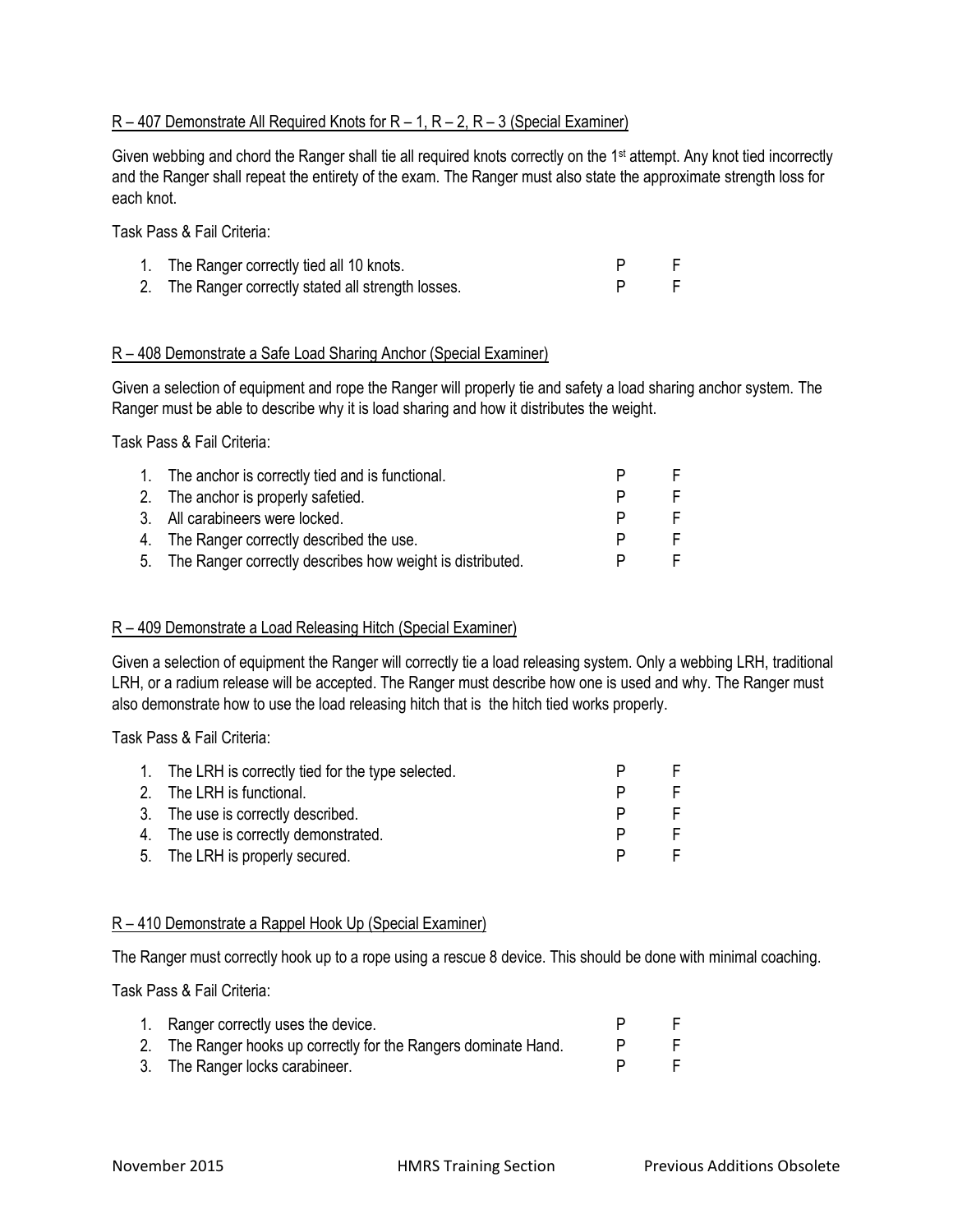#### R – 411 Demonstrate a Safe Tie – Off (Special Examiner)

The Ranger will rappel until instructed to stop. At which time the Ranger will conduct a safe tie – off technique.

Task Pass & Fail Criteria:

| 1. The Ranger used safe technique.          |    |
|---------------------------------------------|----|
| 2. The Ranger conducted a safe tie $-$ off. | н. |
| 3. Minimal coaching was required.           |    |

#### R – 412 Demonstrate a Safe Self Rescue (Special Examiner)

The Ranger will rappel until instructed to stop. At which time the Ranger will conduct a safe self-rescue around an obstacle. The Ranger must use safe techniques to complete this with minimal coaching.

Task Pass & Fail Criteria:

| 1. The Ranger used safe technique.          |    |
|---------------------------------------------|----|
| 2. The Ranger conducted a safe Self-Rescue. | н. |
| 3. Minimal coaching was required.           | E. |

#### R – 413 Demonstrate a Safe Pick Off Rescue (Special Examiner)

The Ranger will rappel until instructed to conduct the rescue. At which time the Ranger will conduct a safe pick off rescue of another tied off Ranger. The Ranger must use safe techniques to complete this with minimal coaching.

| 1. The Ranger used safe technique.              |  |
|-------------------------------------------------|--|
| 2. The Ranger conducted a safe pick off rescue. |  |
| 3. Minimal coaching was required.               |  |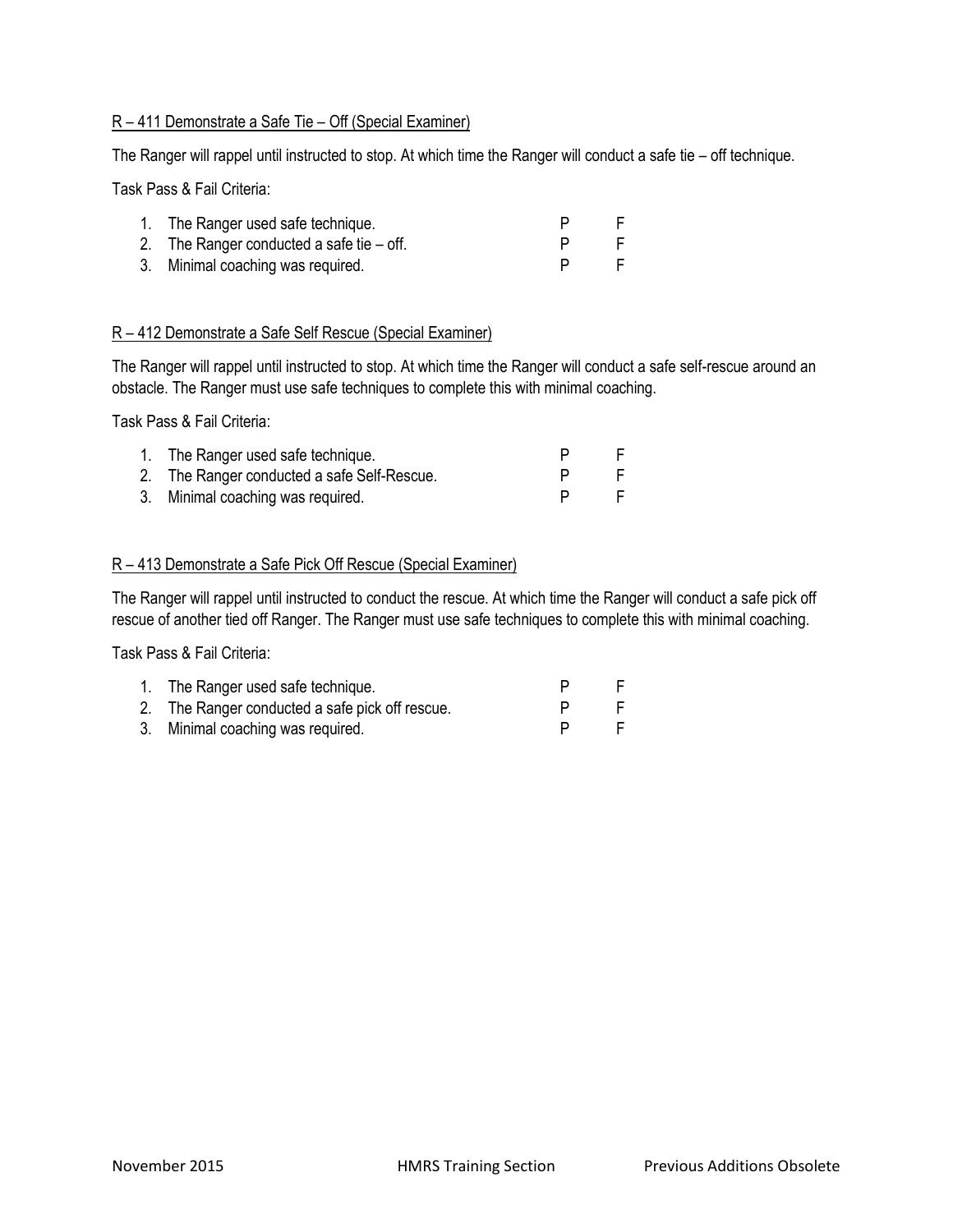#### R – 414 Demonstrate Competency During a Low Angle Rescue with Team and Victim (Special Examiner)

The Ranger will demonstrate knowledge and the techniques necessary to complete a low angle rescue. The Ranger should be observed directing his or her team in the correct build and use of a 3:1 mechanical advantage system. The Ranger must direct the team during a raise and lower. The Ranger must ensure that proper safety measures. The proper commands must be given. The Ranger must also explain the mechanical advantage of the system and why it is used.

Task Pass & Fail Criteria:

| 1. | The Ranger uses proper commands.                               |  |
|----|----------------------------------------------------------------|--|
| 2. | The Ranger uses and ensures safety throughout movement.        |  |
| 3. | The Ranger directs proper set up of a 3:1 system.              |  |
| 4. | Proper Lower technique was used.                               |  |
| 5. | The system had a properly built and functioning safety.        |  |
| 6. | The Basket was properly attached to the system.                |  |
| 7. | The victim was properly secured in the system.                 |  |
| 8. | The Ranger used team members wisely.                           |  |
| 9. | The Ranger correctly described mechanical advantage.           |  |
|    | 10. The Ranger correctly describes low angle vs steep terrain. |  |
|    | 11. The Ranger directs safe movement of the victim.            |  |

#### R - 415 Given Approach Publication, Plot an Aircraft Terminal Approach on a Topographical Map

Given the needed materials the Ranger will correctly plot an aircraft terminal approach. The Ranger must also describe why this is an important for ground team operations and how it applies to missing aircraft searches. The Ranger must properly draw and label all points.

Task Pass & Fail Criteria:

| 1. Ranger plots correct terminal approach on correct maps.     |  |
|----------------------------------------------------------------|--|
| 2. Ranger correctly labels the map points.                     |  |
| 3. Ranger describes how a terminal approach applies to search. |  |
| 4. Ranger describes how it is important to ground operations.  |  |

#### R – 416 Given 2 VOR Bearings, Plot the Fix on Both an Aero Chart and Topographic Map.

Given an aeronautical chart the examiner will give bearings from two separate VORs, the Ranger will accurately plot the intercept. Once the intercept is accurately plotted the Ranger will then determine the approximate latitude and longitude. The Ranger will then plot accurately the latitude and longitude on the correct topographic map.

| 1. Correctly plots VOR bearings.                            |  |
|-------------------------------------------------------------|--|
| 2. Correctly determines lat & long.                         |  |
| 3. Correctly plots the lat and long on correct map.         |  |
| 4. Correctly describes what VORs are and how they are used. |  |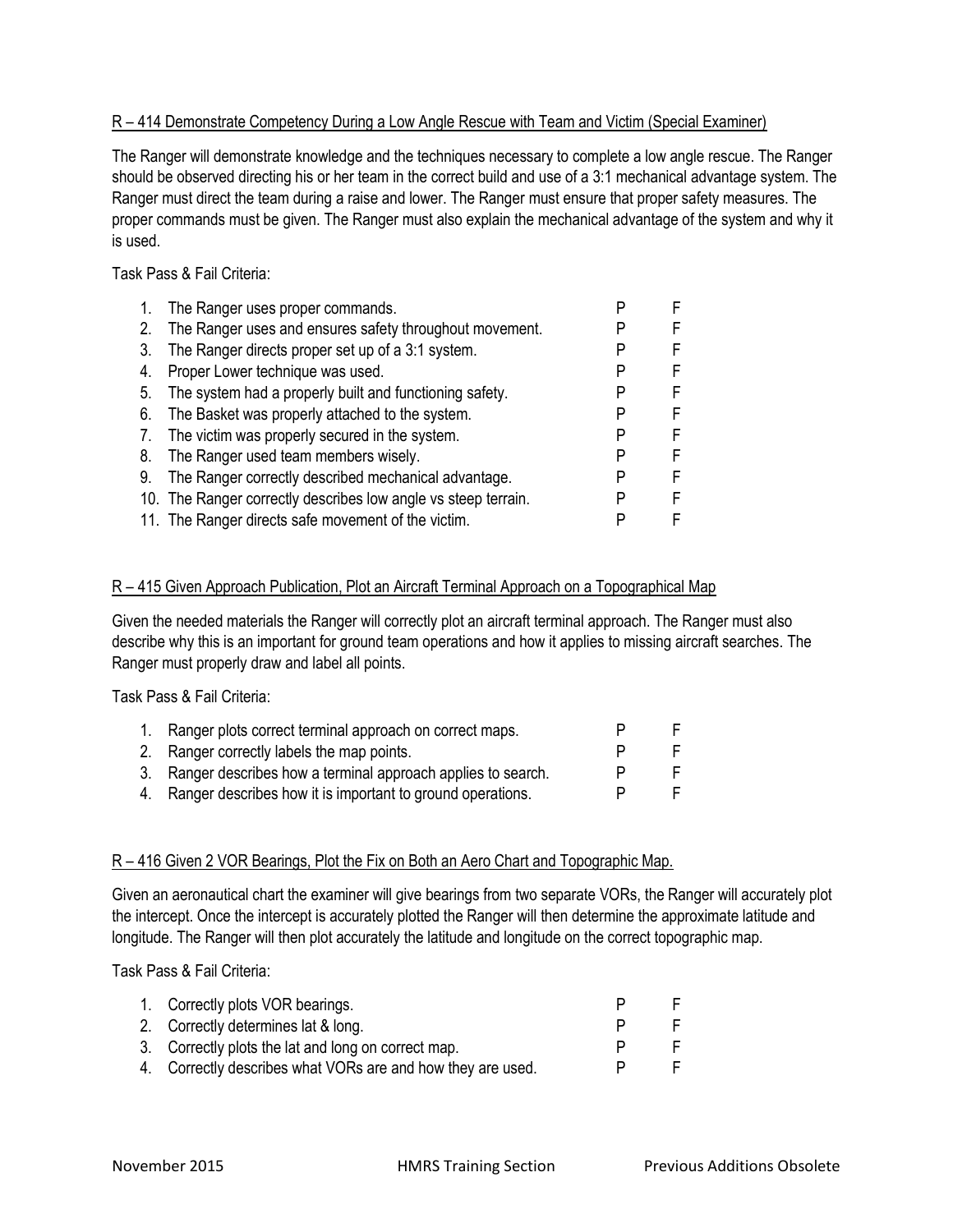#### R - 417 Determine Latitude and Longitude of a Point on a Topographical Map

Given a known location to reference the Ranger will give the evaluator accurate latitude and longitude of the given point. The evaluator will select a predetermined location or symbol on the map. The Ranger will then use the slide rule method only to determine the latitude and longitude of the given point. The Ranger must be accurate to within 2 seconds of the know latitude and longitude of the point. A calculator for conversion math is allowed.

Task Pass & Fail Criteria:

| 1. The Ranger gives accurate coordinates $(+/-)$ 2 seconds. |                |
|-------------------------------------------------------------|----------------|
| 2. The Ranger properly labels the point.                    |                |
| 3. The Ranger does not use any outside help or devices.     | $\blacksquare$ |

#### R – 418 Given a Road Map and 2 Topographical Maps, Explain all Marginal Information

Given two separate topographical maps of different scales and a state road map the Ranger must describe the marginal information and how this applies to navigation.

Task Pass & Fail Criteria:

| 1. | Correctly identifies Lat & Long information.                       |  |
|----|--------------------------------------------------------------------|--|
|    | 2. Correctly identifies UTM information.                           |  |
|    | 3. Correctly identifies map datum information.                     |  |
|    | 4. Correctly identifies the scale of each map.                     |  |
|    | 5. Correctly locates and describes the map key.                    |  |
|    | 6. Correctly describes highway exits.                              |  |
|    | 7. Correctly identifies the compass.                               |  |
|    | 8. Correctly describes how marginal information applies to search. |  |

#### R – 419 Discuss How GPS Works And How it Applies to Ground Team Operations

The Ranger will describe how GPS works and how a GPS is applied to ground search operations. The Ranger must be able to discuss how a GPS receiver works, and how the satellites are used to determine direction, distance, elevation and the accuracy. The Ranger must also be able to describe what a way point is and how datum information is important to GPS use.

| 1. | The Ranger accurately describes how a GPS receiver works.            |     |  |
|----|----------------------------------------------------------------------|-----|--|
|    | 2. The Ranger describes how map datum info applies.                  |     |  |
|    | 3. The Ranger accurately describes the satellite use.                |     |  |
|    | 4. The Ranger accurately describes way point use.                    |     |  |
|    | 5. The Ranger accurately describes how a GPS determines position.    |     |  |
|    | 6. The Ranger accurately describes how a GPS determines elevation.   | P   |  |
|    | 7. The Ranger describes how GPS applies to ground search operations. | - P |  |
|    |                                                                      |     |  |